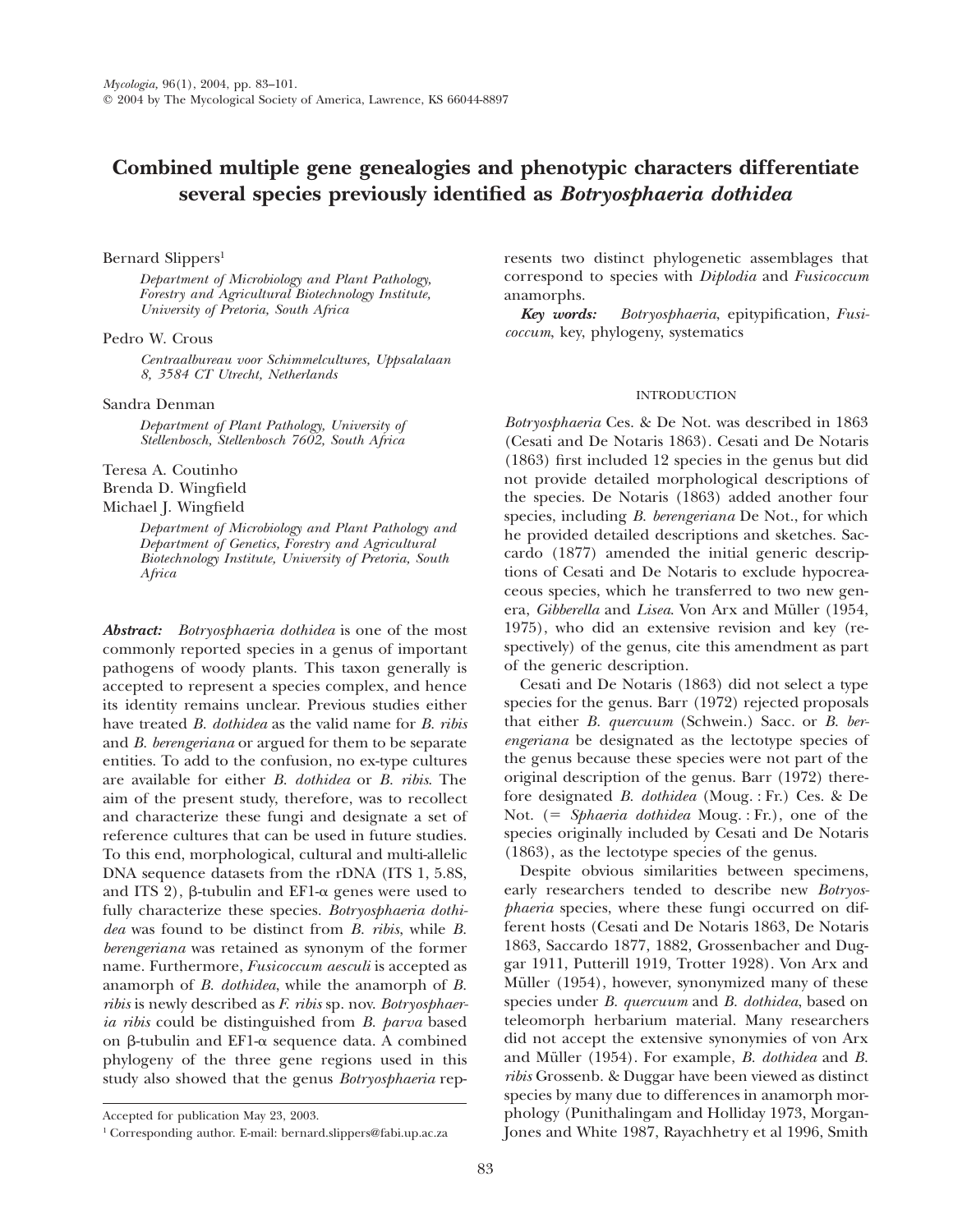and Stanosz 2001, Zhou and Stanosz 2001a, b), while others treated them as synonyms *sensu* von Arx and Müller (Witcher and Clayton 1963, Barr 1972, English et al 1975, Spiers 1977, Maas and Uecker 1984, Pennycook and Samuels 1985, Brown and Britton 1986, Smith et al 1994). A further basis for confusion is that von Arx and Müller (1975) considered *B. berengeriana*, which they had synonymized earlier with *B. dothidea* (von Arx and Müller 1954), as one of the most common species of the genus. According to von Arx (1987), the name *B. dothidea* should be restricted to isolates pathogenic to roses, while he considered *B. berengeriana* (including *B. ribis*) as polyphagous. The name *B. berengeriana* is not commonly used currently, except in Japan (Sassa et al 1998, Ogata et al 2000).

The *Botryosphaeria* teleomorph is seldom seen in culture, whereas the anamorphs are common. Species differences are manifested in the anamorph, while there is considerable overlapping in the continuous characters of the teleomorph, such as spore sizes. For these reasons, anamorph characters often are considered important to identify species in this genus (Shoemaker 1964, Pennycook and Samuels 1985). Denman et al (2000) recorded 18 anamorph genera that have been linked to *Botryosphaeria*, with *Botryodiplodia* (Sacc.) Sacc., *Diplodia* Fr., *Dothiorella* Sacc., *Fusicoccum* Cda., *Lasiodiplodia* Ellis & Everh. and *Macrophoma* (Sacc.) Berl. & Voglino the most common. Of these, *Macrophoma* has been synonymized with *Sphaeropsis* Sacc. (Sutton 1980). Crous and Palm (1999) also showed that *Botryodiplodia* is a nomen dubium and that the type specimen of *Dothiorella* is best accommodated in *Diplodia*. The use of anamorph characters also is complicated by the overlapping characteristics between species and the effect of aging on conidium morphology (Pennycook and Samuels 1985, Jacobs and Rehner 1998, Smith and Stanosz 2001).

Phylogenetic studies, using both morphological and molecular data, have contributed significantly to *Botryosphaeria* taxonomy. Recent studies have used a combination of morphological and DNA sequence, RAPD or ISSR data to study relations among species and to define *Botryosphaeria* spp. ( Jacobs and Rehner 1998, Denman et al 1999, Smith et al 2001, Smith and Stanosz 2001, Zhou et al 2001, Zhou and Stanosz 2001a). One of the main conclusions drawn from these studies is that *Botryosphaeria* spp. can be separated into two groups, namely those with dark-conidial diplodia-like anamorphs and those with hyalineconidial fusicoccum-like anamorphs. Denman et al (2000) revised the generic taxonomy of the anamorphs that have been linked to *Botryosphaeria* and concluded that those with hyaline conidia should be

included in *Fusicoccum* and those with conidia that are dark and opaque when mature should be included in *Diplodia*. These findings were supported by Zhou and Stanosz (2001a), who referred the two anamorph genera to section *Hyala* and section *Brunnea*. Contrary to these studies, Zhou and Stanosz (2001b) found that these groups were not supported by partial mitochondrial (mt) SSU sequence data. These authors suggested that these contradictions might have been due to lack of resolution using this part the mitochondrial rDNA gene region or that it might have arisen through hybridization or horizontal gene transfer before the separation of the two groups mentioned above.

Despite their considerable contribution to *Botryosphaeria* taxonomy, single gene phylogenies and other molecular data have not resolved some long-standing taxonomic controversies. The morphological species *B. dothidea* is paraphyletic and divided into two clades based on molecular data ( Jacobs and Rehner 1998, Denman et al 1999, 2000, Smith et al 2001, Smith and Stanosz 2001, Zhou et al 2001, Zhou and Stanosz 2001a, b). These clades are regarded in some of the above studies as representing *B. dothidea* and *B. ribis*, raising a question regarding their synonymy. Furthermore, while rDNA sequence data and RAPD marker data could not distinguish *B. parva* Pennycook & Samuels and *B. ribis* (Smith and Stanosz 2001, Zhou and Stanosz 2001a), ISSR markers showed that they were distinct (Zhou et al 2001).

It is evident that the commonly encountered and economically important genus *Botryosphaeria* remains in taxonomic disarray. The objective of our study is to test morphologically based hypotheses with data derived from multiple gene sequences. The need to use multiple gene phylogenies to distinguish closely related species has been emphasized before (O'Donnell and Cigelnik 1997, Taylor et al 2000). For this reason, rRNA (spanning the internal transcribed spacer region one [ITS 1], 5.8S gene and ITS 2 regions) sequence data were used in this study together with data from the partial  $\beta$ -tubulin and translation elongation factor 1- $\alpha$  (EF1- $\alpha$ ) gene sequences to determine the phylogenetic relationships of *B. dothidea*, *B. ribis* and *B. parva*.

# MATERIALS AND METHODS

*Isolates and type material.*—Thirty-one isolates representing nine *Botryosphaeria* spp. were used in this study (TABLE I). In an attempt to obtain representative specimens and isolates of *B. dothidea*, fresh material was collected from southern Switzerland and northern Italy in Oct 2000. This is the same time of year, area and included the same hosts upon which Cesati and De Notaris based the original descriptions.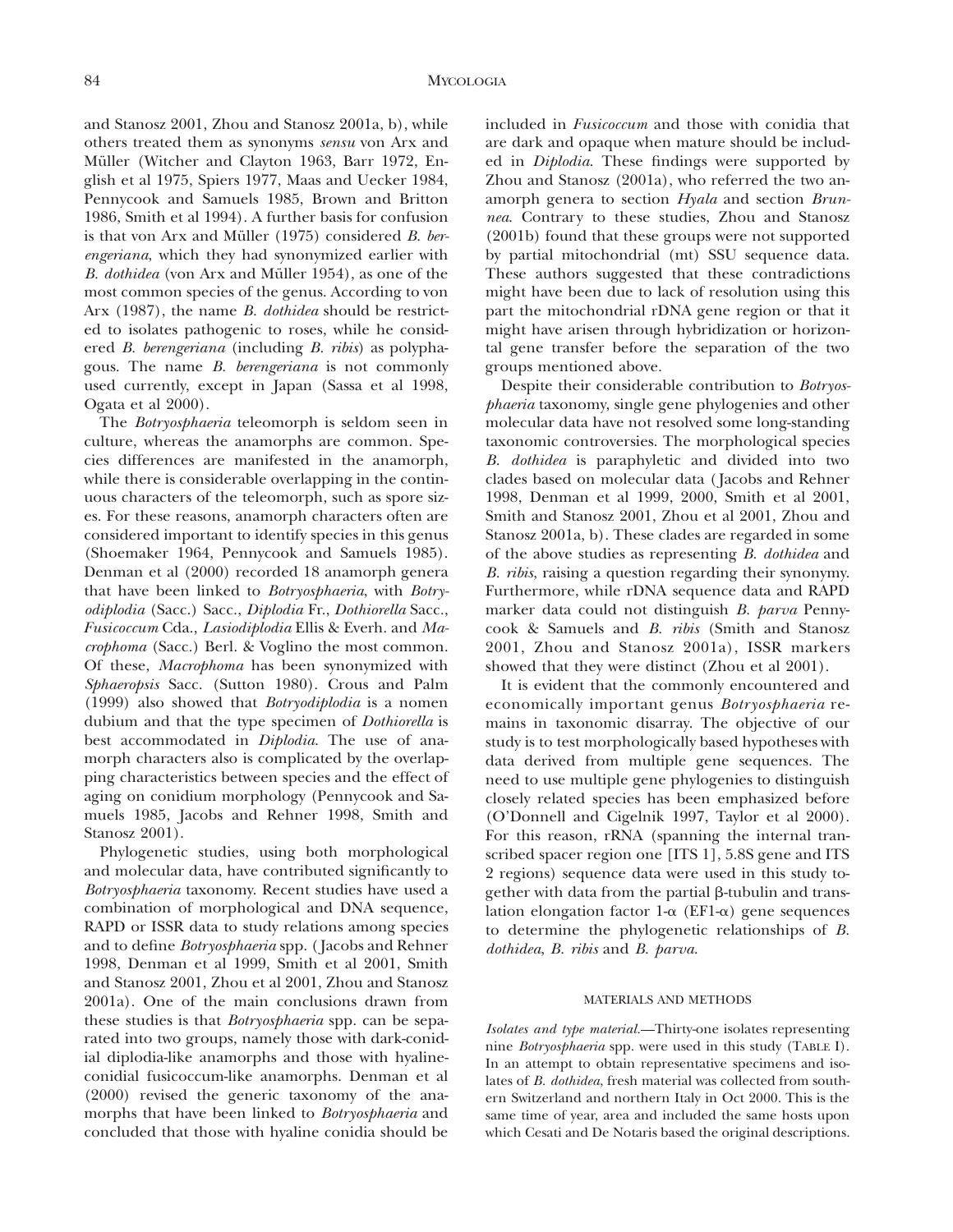| Culture              |                        |                                   |                              |                                     |                            |                 | GenBank <sup>4</sup> |               |
|----------------------|------------------------|-----------------------------------|------------------------------|-------------------------------------|----------------------------|-----------------|----------------------|---------------|
| $No.$ <sup>1,2</sup> | Other No. <sup>1</sup> | Identity <sup>3</sup>             | Host                         | Location                            | Isolator                   | <b>ITS</b>      | ß tubulin            | EF-1 $\alpha$ |
| <b>CMW7772</b>       | 107                    | Botryosphaeria ri-<br>bis         | Ribes sp.                    | New York                            | B. Slippers/G. Hud-<br>ler | AY236935        | AY236906             | AY236877      |
| <b>CMW7773</b>       | 108                    | B. ribis                          | Ribes sp.                    | New York                            | B. Slippers/G. Hud-<br>ler | AY236936        | AY236907             | AY236878      |
| <b>CMW7054</b>       | <b>CBS121</b>          | <i>B. ribis</i> (chroma-<br>gena) | R. rubrum                    | New York                            | N.E. Stevens               | AF241177        | AY236908             | AY236879      |
| <b>CMW994</b>        | ATCC58189              | B. parva                          | Malus sylvestris             | New Zealand                         | G.J. Samuels               | AF243395        | AY236912             | AY236883      |
| <b>CMW9077</b>       | ICMP7924               | B. parva                          | Actinidia deliciosa          | New Zealand                         | S.R. Pennycook             | AY236939        | AY236913             | AY236884      |
| <b>CMW9078</b>       | ICMP7925               | B. parva                          | A. deliciosa                 | New Zealand                         | S.R. Pennycook             | AY236940        | AY236914             | AY236885      |
| <b>CMW9079</b>       | <b>ICMP7933</b>        | B. parva                          | A. deliciosa                 | New Zealand                         | S.R. Pennycook             | AY236941        | AY236915             | AY236886      |
| <b>CMW9080</b>       | <b>ICMP8002</b>        | B. parva                          | Populus nigra                | New Zealand                         | G.J. Samuels               | AY236942        | AY236916             | AY236887      |
| <b>CMW9081</b>       | <b>ICMP8003</b>        | B. parva                          | P. nigra                     | New Zealand                         | G.J. Samuels               | AY236943        | AY236917             | AY236888      |
| CMW10122             | BOT <sub>21</sub>      | B. parva                          | Eucalyptus gran-<br>dis      | Mpumalanga, S. Af-<br>rica          | H. Smith                   | AF283681        | AY236911             | AY236882      |
| <b>CMW1130</b>       | 80                     | B. parva                          | Sequoia gigantea             | Hogsback, S. Africa                 | W. Swart                   | AY236945        | AY236919             | AY236890      |
| CMW10123             | BOT19                  | B. parva                          | E. smithii                   | Mpumalanga, S. Af-<br>rica          | H. Smith                   | AF283683        | AY236910             | AY236881      |
| CMW10124             | <b>BOT681</b>          | B. parva                          | Heteropyxis natal-<br>ensis  | Kwazulu-Natal, S. Af-<br>rica       | H. Smith                   | AF283676        |                      |               |
| CMW4049              | 94                     | B. parva                          | E. grandis                   | Sumatra, Indonesia                  | M.J. Wingfield             | AY236937        |                      |               |
| CMW9071              | 160                    | B. parva                          | Ribes sp.                    | Australia                           | M.J. Wingfield             | AY236938        | AY236909             | AY236880      |
| <b>CMW7885</b>       | X34                    | B. parva                          | Eucalyptus sp.               | Hawaii                              | M.J. Wingfield             | AY236944        | AY236918             | AY236889      |
|                      | KJ94.09                | B. ribis/B. parva                 | Melaleuca quin-<br>quenervia | Florida, USA                        | M.B. Rayachhetry           | AF027743        |                      |               |
|                      | KJ93.03                | $B.$ ribis/ $B.$ parva            | Cercis canadensis            | District of Columbia,<br><b>USA</b> | K.A. Jacobs                | AF027742        |                      |               |
| CMW10125             | BOT24                  | B. eucalyptorum                   | E. grandis                   | Mpumalanga, S. Af-<br>rica          | H. Smith                   | <i>AF283686</i> | AY236920             | AY236891      |
| CMW10126             | BOT16                  | <b>B.</b> eucalyptorum            | E. grandis                   | Mpumalanga, S. Af-<br>rica          | H. Smith                   | AF283687        | AY236921             | AY236892      |
|                      | KJ93.12                | B. dothidea                       | Prunus sp.                   | District of Columbia,<br><b>USA</b> | K.A. Jacobs                | AF027746        |                      |               |
|                      | KJ94.26                | B. dothidea                       | P. persica                   | Japan                               | P.L. Pusey                 | AF027749        |                      |               |
|                      | KJ93.23                | B. dothidea                       | Syringa vulgaris             | Maryland, USA                       | K.A. Jacobs                | AF027751        |                      |               |
| <b>CMW991</b>        | ATCC58188              | B. dothidea                       | P. nigra                     | New Zealand                         | G.J. Samuels               | AF241175        | AY236924             | AY236895      |
| CMW9075              | <b>ICMP8019</b>        | B. dothidea                       | P. nigra                     | New Zealand                         | G.J. Samuels               | AY236950        | AY236928             | AY236899      |
| <b>CMW7780</b>       | 115                    | B. dothidea                       | Fraxinus excelsior           | Molinizza, Switzer-<br>land         | <b>B.</b> Slippers         | AY236947        | AY236925             | AY236896      |
| <b>CMW7999</b>       | 119                    | B. dothidea                       | $Ostrya$ sp.                 | Crocifisso, Switzer-<br>land        | <b>B.</b> Slippers         | AY236948        | AY236926             | AY236897      |

TABLE I. Isolates of *Botryosphaeria* and *Guignardia* species considered in the <sup>p</sup>hylogenetic study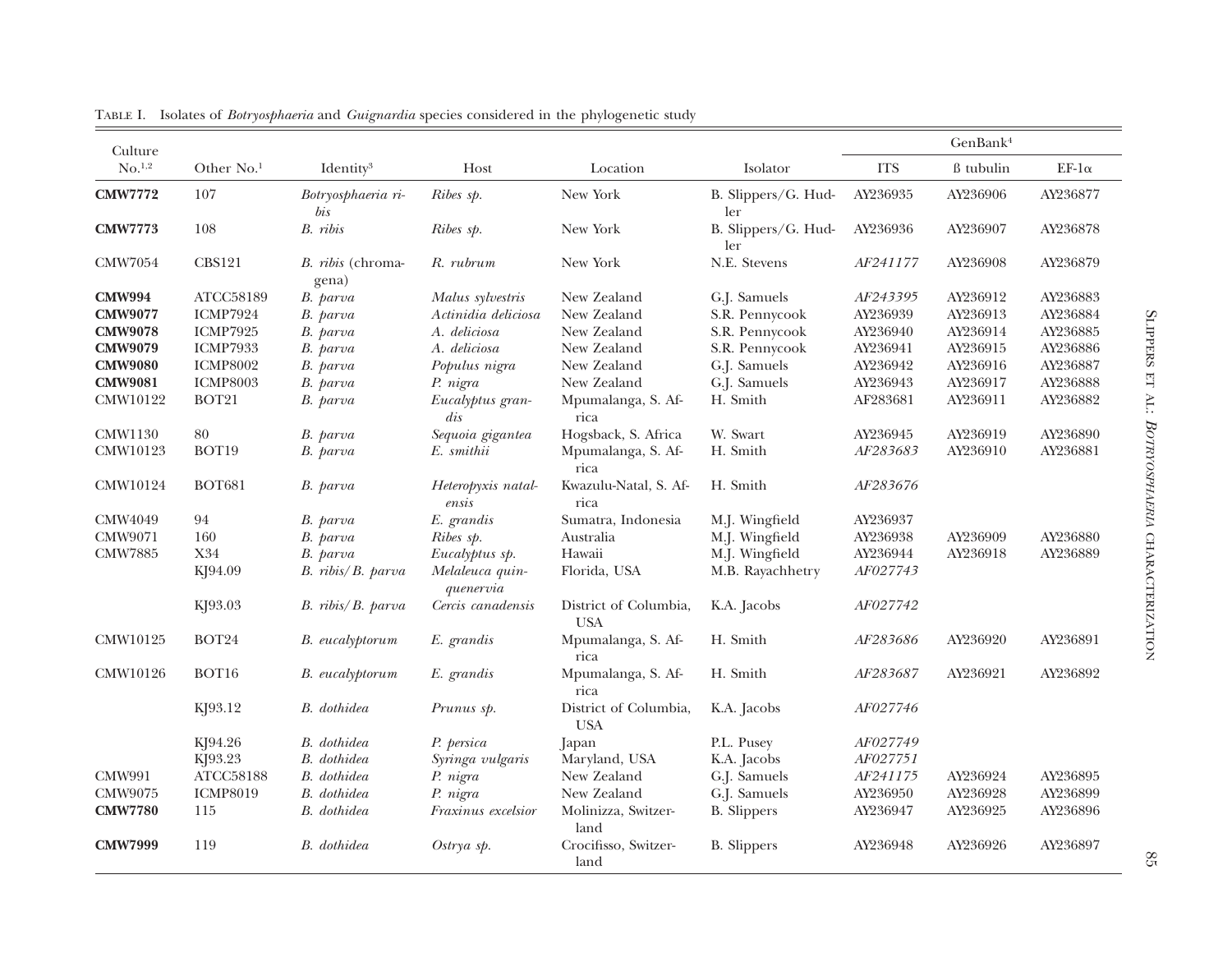TABLE I. Continued

| Culture            |                 |                            |                                |                              |                            |            | GenBank <sup>4</sup> |              |
|--------------------|-----------------|----------------------------|--------------------------------|------------------------------|----------------------------|------------|----------------------|--------------|
| No. <sup>1,2</sup> | Other $No.1$    | Identity <sup>3</sup>      | Host                           | Location                     | Isolator                   | <b>ITS</b> | ß tubulin            | $EF-1\alpha$ |
| <b>CMW8000</b>     | 118             | B. dothidea                | Prunus sp.                     | Crocifisso, Switzer-<br>land | <b>B.</b> Slippers         | AY236949   | AY236927             | AY236898     |
|                    | ATCC58194       | B. lutea                   | Malus domestica                | New Zealand                  | G.J. Samuels               | AF243396   |                      |              |
| CMW992/3           | KJ93.52         | B. lutea                   | A. deliciosa                   | New Zealand                  | G.J. Samuels               | AF027745   | AY236923             | AY236894     |
| CMW9076            | <b>ICMP7818</b> | B. lutea                   | Malus $\times$ domesti-<br>ca  | New Zealand                  | S.R. Pennycook             | AY236946   | AY236922             | AY236893     |
|                    | ZS97-59         | B. mamane                  | Sophora chryso-<br>$ph\n$ ylla | Hawaii                       | D. Gardner                 | AF246930   |                      |              |
|                    | ATCC22929       | <b>B.</b> corticis         | Vaccinium sp.                  | North Carolina, USA          | R.D. Milholland            | AF243397   |                      |              |
|                    | KJ93.29         | B. quercuum                | Quercus sp.                    | California, USA              | E. Hecht-Poinar            | AF027753   |                      |              |
| <b>CMW7062</b>     | CBS177.89       | B. quercuum                | Q. cerris                      | Italy                        | A. Vannini                 | AF243399   |                      |              |
| <b>CMW7060</b>     | <b>CBS431</b>   | B. stevensii               | F. excelsior                   | <b>Netherlands</b>           | H.A. van der Aa            | AY236955   | AY236933             | AY236904     |
|                    | ATCC60259       | B. stevensii               | M. pumila                      | Unknown                      | H.J. Boesewinkel           | AF243406   |                      |              |
| <b>CMW7774</b>     |                 | B. obtusa                  | Ribes sp.                      | New York, USA                | B. Slippers/G. Hud-<br>ler | AY236953   | AY236931             | AY236902     |
| <b>CMW7775</b>     |                 | B. obtusa                  | Ribes sp.                      | New York, USA                | B. Slippers/G. Hud-<br>ler | AY236954   | AY236932             | AY236903     |
|                    | KJ93.56         | B. obtusa                  | Hardwood shrub                 | New York, USA                | G.J. Samuels               | AF027759   |                      |              |
|                    | KJ93.41         | B. rhodina                 | Pistachia                      | California, USA              | T.J. Michailides           | AF027762   |                      |              |
| CMW10130           | <b>BOT977</b>   | B. rhodina                 | Vitex donniana                 | Uganda                       | J. Roux                    | AY236951   | AY236929             | AY236900     |
| CMW9074            |                 | B. rhodina                 | Pinus sp.                      | Mexico                       | T. Burgess                 | AY236952   | AY236930             | AY236901     |
| <b>CMW7063</b>     | <b>CBS447</b>   | Guignardia philo-<br>prina | Taxus baccata                  | <b>Netherlands</b>           | H.A. van der Aa            | AY236956   | AY236934             | AY236905     |

<sup>1</sup> Designation of isolates and culture collections: CMW = Tree Pathology Co-operative Program, Forestry and Agricultural Biotechnology Institute, University of  $\epsilon$  and Behave (1008), ATCC = Agregiana Tree Culture Celles Pretoria; KJ = Jacobs and Rehner (1998); ATCC = American Type Culture Collection; CBS = Centraal Bureau voor Scimmelcultures, Utrecht, Netherlands; ICMP =<br>International Callection of Mine convenienceform Planta Angeland Ne International Collection of Microorganisms from Plants, Auckland, New Zealand; ZS = Zhou and Stanosz (2001a).<br>2 Isabetes in hald and gramme (CMW7779, CMW9000, CMW9001), as from asmal satisfact ham have linked magnha

2 Isolates in bold are ex-type (CMW7772; CMW8000; CMW9081) or from samples that have been linked morphologically to type material of the species. 3 Identities as determined in this study.

4 ITS sequences represented by the 22 numbers in italics were obtained from GenBank. The remaining 75 sequences were determined in the presen<sup>t</sup> study.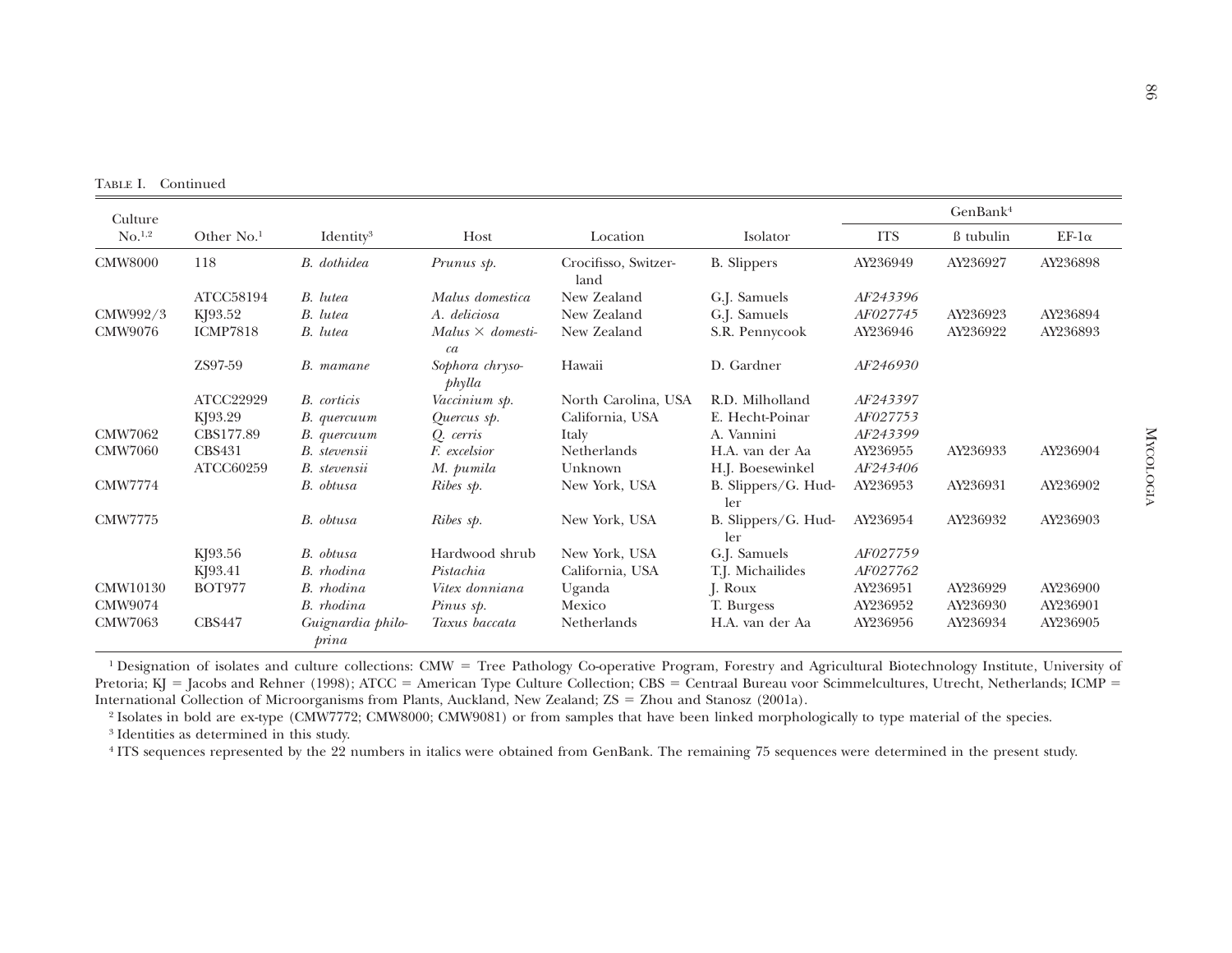Isolations were made from ascomata or pycnidia on dead or dying twigs of various hardwood species (TABLE I). Isolations similarly were made from twigs of *Ribes* spp. showing symptoms of cane dieback from Ithaca, New York. This is the host genus and area from which the original material for the description of *B. ribis* was collected by Grossenbacher and Duggar. Ex-type isolates of *B. parva* Pennycook & Samuels were obtained from the International Collection of Microorganisms from Plants (ICMP), Landcare Research New Zealand Ltd., Auckland, New Zealand. Other isolates of representative *Botryosphaeria* spp. were obtained from the Centraalbureau voor Schimmelcultures (CBS), Utrecht, Netherlands and the Culture Collection of the Tree Pathology Co-operative Programme (CMW), FABI, University of Pretoria, South Africa (TABLE I). *Botryosphaeria dothidea*, *B. ribis* and *B. parva* were compared based on morphological and molecular data. Other common *Botryosphaeria* spp. were used only in molecular comparisons.

Initial identification of the isolates was achieved based on conidial morphology. Isolates were grown on 2% water agar (WA; Biolab agar, Midrand, Johannesburg, S.A.) with sterilized pine needles, or halved twigs of *Malus* sp., *Eucalyptus* sp. or *Populus* sp. as substratum, at 25 C under near-UV light, to induce sporulation. Cultures were maintained on malt- and yeast-extract agar (MYA; 2% malt extract, 0.2% yeast extract and 1.5% agar; Biolab, Midrand, Johannesburg, S.A.) at 25 C and stored on this medium at 4 C. Colony morphology, color (Rayner 1970), and growth rates between 10 and 30 C, were determined on potato-dextrose agar (PDA; 0.4% potato extract, 2% dextrose, 1.5% agar, Biolab, Midrand, Johannesburg, S.A.).

Type material or other representative specimens and cultures of *B. dothidea*, *B. ribis*, *B. parva* and *B. berengeriana* were obtained from various herbaria, including CUP, PDD, RO, S. Ascomata or pycnidia were mounted in lactophenol. Sections of speciments, freshly collected and in vitro ascomata and pycnidia, were cut with an American Optical Freezing Microtome or by hand. Morphological observations and measurements were made with a light microscope, an Axiocam digital camera and accompanying software (Carl Zeiss, Germany).

*DNA isolation and amplification.* A modification of the phenol:chloroform DNA extraction method of Raeder and Broda (1985) was used to isolate DNA from the fungal isolates as described in Smith et al (2001). The primers ITS1 (5' TCCGTAGGTGAACCTGCGG 3') and ITS4 (5' TCCT CCGCTTATTGATATGC 3') (White et al 1990) were used to amplify part of the nuclear rRNA operon in PCR reactions. The amplified region included the  $3'$  end of the  $16S$ (small subunit) rRNA gene, the first internal transcribed spacer (ITS1), the complete 5.8S rRNA gene, the second ITS (ITS2) and the 5' end of the 26S (large subunit) rRNA gene. A part of the  $\beta$ -tubulin gene region was amplified by use of the primers Bt2a (5' GGTAACCAAATCGGTGCTG CTTTC 3') and Bt2b (5' ACCCTCAGTGTAGTGACCCTT GGC 3') (Glass and Donaldson 1995). Amplification of part of the EF1- $\alpha$  was done with the primers EF1-728F (5' CA-TCGAGAAGTTCGAGAAGG) and EF1-986R (5' TACTT-GAAGGAACCCTTACC) (Carbone et al 1999). PCR reaction mixtures contained final concentrations of: 2.5 units *Taq* DNA polymerase (Roche Molecular Biochemicals, Almeda, California),  $1 \times$  buffer and MgCl<sub>2</sub> mixture (10 mM  $Tris-HCL$ ,  $1.5 \text{ mM } MgCl<sub>2</sub>$ ,  $50 \text{ mM } KCl$ ),  $0.2 \text{ mM }$  of each  $dNTP$  and 0.15  $\mu$ M of each primer and made up to a final volume of  $50 \mu L$  with water. During the PCR reaction, the DNA first was denatured at 94 C for 2 min, followed by 40 cycles of denaturation (94 C for 30 s), annealing (55 C for 45 s) and elongation (72 C for 1½ min) and ended with a final elongation step at 72 C for 5 min. Amplification of the  $EFL-\alpha$  region was problematic for some species. In these cases amplifications were done by replacing the *Taq* polymerase with Expand High Fidelity *Taq* polymerase (Roche Molecular Biochemicals, Almeda, California) with the same reaction concentrations as above and PCR cycle conditions as indicated by the supplier. PCR amplicons were electrophoresed on 1% agarose gels, stained with ethidium bromide and visualized under UV illumination. Size estimates were made using 100 bp or  $\lambda$  standard size markers.

DNA sequencing and analysis.**---PCR** products were cleaned using High Pure PCR Product Purification Kit (Roche Molecular Biochemicals, Almeda, California). Both strands of the amplicons were sequenced using the same primers that were used for the initial amplification. Reactions were performed using the ABI PRISM Big Dye Terminator Cycle Sequencing Ready Reaction Kit (Perkin-Elmer Applied BioSystems, Foster City, California) as indicated by the manufacturer and run on an ABI PRISM 377 autosequencer (Perkin-Elmer Applied BioSystems, Foster City, California).

To compare *B. dothidea*, *B. ribis*, *B. parva* and other *Botryosphaeria* isolates used in this study, with those from previous studies, 22 ITS rDNA sequences from GenBank were included in the analyses (TABLE I) ( Jacobs and Rehner 1998, Smith et al 2001, Smith and Stanosz 2001, Zhou and Stanosz 2001a). BLAST searches were used to find any other related sequences from GenBank, not referred to in these studies. Trees were rooted to sequence data of an isolate of *Guignardia philoprina* (Berk. & M.A. Curtis) Aa, which was previously described in the genus *Botryosphaeria* before it was placed in the closely related genus, *Guignardia* Viala & Ravaz. Despite the close relationship between these last named genera, unambiguous alignment of outgroup sequence with that of the ingroup was not possible for all parts of intron and ITS regions.

ITS rDNA sequence data were analyzed using Sequence Navigator version 1.0.1<sup>®</sup> (Perkin Elmer Applied Biosystems, Foster City, California) and manually aligned by inserting gaps. Phylogenetic analyses based on parsimony were done using PAUP (Phylogenetic Analysis Using Parsimony) version 4.0b8 (Swofford 1999). Gaps were treated as a fifth character, and all characters were unordered and of equal weight. Maximum-parsimonious trees were found using heuristic searches and including only informative characters in stepwise (random) addition and tree bisection and reconstruction (TBR) as branch swapping algorithm. Maxtrees were unlimited, branches of zero length were collapsed and all multiple equally parsimonious trees were saved. Branch supports, using 1000 bootstrap replicates (Felsenstein 1985), and estimated levels of homoplasy and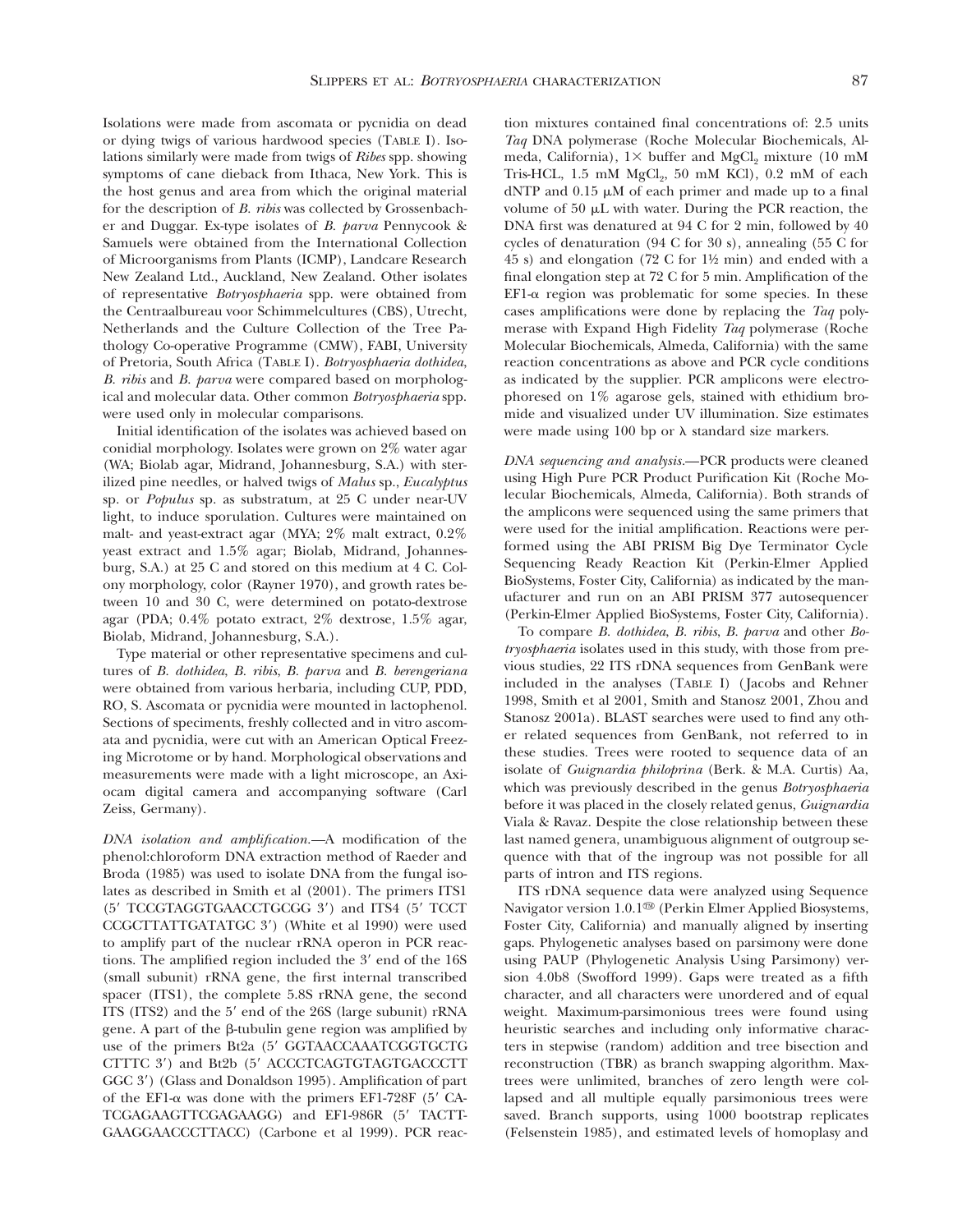phylogenetic signal (retention and consistency indices and g1-value) (Hillis and Huelsenbeck 1992) also were determined in PAUP. Decay analyses of the branch nodes were determined using Autodecay (Eriksson 1998). Phylogenetic hypotheses also were tested using distance analyses with the neighbor-joining algorithm and an uncorrected p-factor in PAUP.

Statistical congruence between the ITS rDNA,  $\beta$ -tubulin and EF1- $\alpha$  sequence datasets was tested using partition homogeneity tests (Farris et al 1995, Huelsenbeck et al 1996) in PAUP. These tests revealed that the data were combinable. The datasets subsequently were analyzed together. Repetitive minisatellite regions in the intron of the EF1-a were coded to represent a single, rather than multiple, evolutionary events.

#### RESULTS

*Morphological characteristics and typification.* The published description of *S. dothidea* (Fries 1823) refers to a fungus from fallen twigs of a *Fraxinus* sp. However, the herbarium specimen of *S. dothidea* in the Fries collection, collected by Mougeot, which has been cited as the type material (von Arx and Müller 1954), contains a sample with thorns that appears to be *Rosa* sp. This sample, thus, cannot be the holotype. No type specimen of *S. dothidea* on *Fraxinus* by Mougeot could be located in other herbaria that might have such a collection (BM, BR, K, LILLE, LIP, NCY, STR). Given that the holotype could not be located, the only remaining *S. dothidea* sample in the Fries herbarium is designated here as the neotype representing *B. dothidea*. This material, however, is not definitive of the species because the specimens are immature and contain no spores.

To clarify taxonomic confusion surrounding *B. dothidea*, this taxon is epitypified here. An epitype is designated to complement the neotype and other authentic specimens, as well as their descriptions, which represent *B. dothidea*. The epitype also allowed isolation of cultures. To find an epitype, three samples were collected during our study from a nearby locality (the border between Switzerland and Italy) to that of some of the collections of Cesati and De Notaris (TABLE II). The specimens were collected from *Fraxinus* sp., *Prunus* sp. and *Ostrya* sp. These samples contained ascomata that conformed to descriptions of *B. dothidea* by Fries (1823) and Cesati and De Notaris (1863). Thus, one of these samples (PREM57372 on *Prunus* sp.) is designated as the epitype specimen.

A taxonomic description of *B. dothidea* (FIGS. 1–7) based on the epitype material and cultures made from it, is given below. Cultures obtained from these samples produced an anamorph that matches descriptions of *F. aesculi* Corda by Pennycook and Samuels (1985) and Crous and Palm (1999).

A specimen labeled as *B. berengeriana* was obtained from the collection of De Notaris (RO). This specimen carries the signature of De Notaris and is from the same host (*Rhamnus frangula*) referred to in the original description (De Notaris 1863). It is likely that this is the material used by De Notaris for that description, or at least is similar to it. Ascomata on this material, as well as the original description of *B. berengeriana*, were not distinguishable from those of the neotype or epitype specimens of *B. dothidea* (TABLE II).

Grossenbacher and Duggar (1911) described, but did not typify, *Botryosphaeria ribis*. Three collections used by Grossenbacher and Duggar for this description were located in CUP. We have designated one of these as lectotype for *B. ribis*. This material of *B. ribis* is mature and well preserved and provides ample substance to characterize this species. This lectotype of *B. ribis* also contains a well-developed and preserved anamorph.

Specimens of *Ribes* sp. canes with dieback, which were collected on our behalf from the same geographical area as the original type material (New York, U.S.A.), contained pycnidia of a *Fusicoccum* sp. and a *Diplodia* sp. The former species corresponds to the anamorph on the type material and to the original description of an anamorph associated with *B. ribis*. Isolates from this *Fusicoccum* sp. were used in cultural, morphological and molecular studies. In this paper, a description of *B. ribis* and its anamorph, based on this material and the lectotype specimens, is given to accompany the molecular characterization of this taxon (FIGS. 8–14).

Isolates residing in the clades that represent *B. dothidea* and *B. ribis* have similar ascomata, ascospores, conidial morphology and cultural characteristics. However, these species can be distinguished from each other using average dimensions of these features, especially in culture (taxonomic description, key, FIGS. 1–14).

Both the type and corresponding ex-type cultures for *B. parva* are well preserved and representative of the description of this taxon. Using this material, *B. parva* and *B. dothidea*, as described here, clearly were distinguishable based on morphological features (key). There is no consistent morphological distinction between *B. ribis* and *B. parva*, other than some variation in septation in discharged and aged spores (key, FIGS. 8–15) (TABLE III).

*Phylogenetic sequence analyses.* The ITS dataset consisted of 563 characters after alignment; 418 uninformative characters were excluded, and 145 parsimony-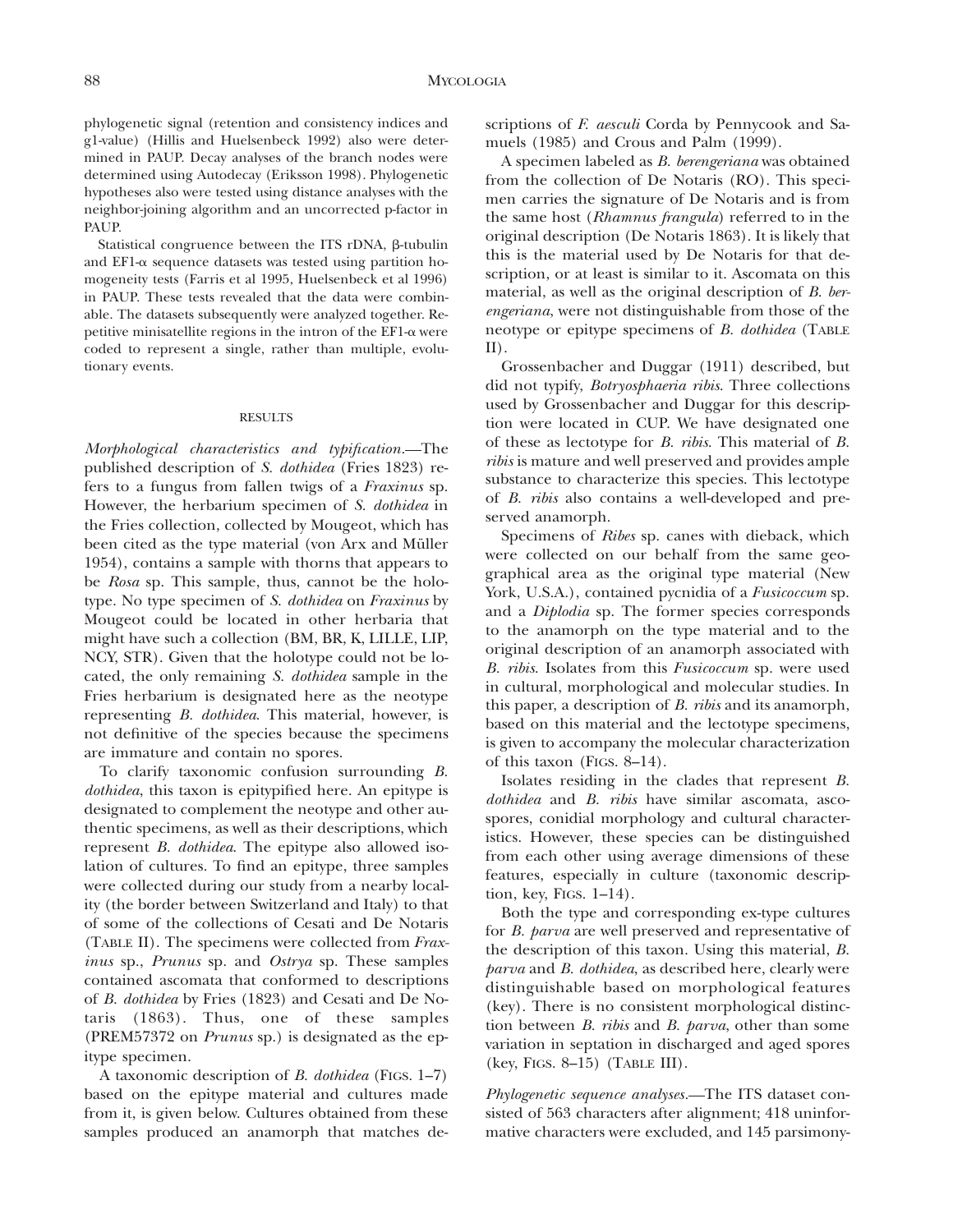| Ascostromata                                  | Fries 1823 <sup>1</sup>                      | Cesati and<br>De Notaris 1863 <sup>2</sup>       | De Notaris 1863                               | Pennycook and<br>Samuels 1985 <sup>3</sup>          | Epitype                                                                                        |
|-----------------------------------------------|----------------------------------------------|--------------------------------------------------|-----------------------------------------------|-----------------------------------------------------|------------------------------------------------------------------------------------------------|
|                                               |                                              |                                                  |                                               |                                                     |                                                                                                |
| Position in substratum<br>Shape or appearance | Erumpent<br>Oblong                           | Erumpent<br>Cushion- or disk-like or<br>elongate | Erumpent<br>Disk-like                         | Erumpent<br>Caespitose clusters (2-5<br>mm)         | Erumpent<br>Botryose clusters or cush-<br>ion-like when young                                  |
| Color                                         | 'Bleek' dark-brown                           | Lavender blue                                    | Dark                                          | <b>Black</b>                                        | <b>Black</b>                                                                                   |
| Perithecia                                    |                                              |                                                  |                                               |                                                     |                                                                                                |
| Position                                      | Initially imbedded be-<br>coming sub-emerged | Top always free                                  | Erumpent                                      | $\frac{1}{4}$ emergent                              | $\frac{1}{4}$ to $\frac{1}{2}$ emerged, but<br>sometimes imbedded<br>with only ostiole visible |
| Number                                        | N/a                                          | N/a                                              | N/a                                           | 5-50 $(-100)$ per cluster                           | Clusters up to 100 or soli-<br>tary (less common)                                              |
| Color                                         | White contents                               | N/a                                              | Black with lighter base<br>and white contents | Black with white con-<br>tents                      | Black with white contents                                                                      |
| Shape                                         | Round when immature<br>becoming globose      | N/a                                              | Ovate-sphaerical                              | Globose, smooth, non-<br>collapsing when dry        | Globose, rarely irregular,<br>non-collapsing, except<br>in old material                        |
| Opening                                       | N/a                                          | Small open ostiole                               | Papillate with small<br>open ostiole          | Non-papillate or short<br>conical papilla           | Small open ostiole or<br>short conical papilla                                                 |
| <b>Size</b>                                   | N/a                                          |                                                  |                                               | 150-250 $μm$                                        | 100-250 $μm$                                                                                   |
| Asci                                          |                                              |                                                  |                                               |                                                     |                                                                                                |
| Description                                   | N/a                                          | 8-spored                                         | 8-spored                                      | Bitunicate, 8-spored                                | Bitunicate, 8-spored                                                                           |
| Shape                                         | N/a                                          | Slender, clavate                                 | Clavate, obtuse                               | Clavate                                             | Clavate                                                                                        |
| <b>Size</b>                                   | N/a                                          | N/a                                              | N/a                                           | $(65-)75-112(-140)\,\mu m$                          | $63 - 125 \mu m$                                                                               |
| Paraphyses                                    | N/a                                          | N/a                                              | N/a                                           | N/a                                                 | Interspersed between asci                                                                      |
| Ascospores                                    |                                              |                                                  |                                               |                                                     |                                                                                                |
| Description                                   | N/a                                          | Unicellular, 4 locules                           | Granular nuclues                              | Unicellular, smooth                                 | Unicellular, smooth, gran-<br>ular contents                                                    |
| Color                                         | N/a                                          | Hyaline                                          | Pale                                          | Hyaline                                             | Hyaline                                                                                        |
| Shape                                         | N/a                                          | Ovoid to oblong                                  | Subclavate                                    | Ellipsoid to fusoid                                 | Fusoid (rarely ovoid) to<br>spindle shaped                                                     |
| <b>Size</b>                                   | N/a                                          | $25.5 \times 7 \mu m$                            | $<$ 30 $\mu$ m in length                      | $(13-)19-27(-35) \times$<br>$(6-)8-11(-14) \,\mu m$ | $(17.2-)19-24(-32)$ ×<br>$(6.2-)7-8(-10)$ [21.9 $\times$<br>7.8] $[1/w 2.8]$                   |
| Host                                          | Fallen branches of<br>Fraxinus               | Fraxinus sp., Rosa sp.<br>and Robinia sp.        | Rhamnus frangula                              | Populus nigra, Actinidia<br>deliciosa               | Fraxinus sp., Ostrya sp.,<br>Prunus sp.                                                        |
| Area                                          | Unknown                                      | Northern Italy                                   | Italy                                         | New Zealand                                         | Italy, Switzerland                                                                             |

TABLE II. <sup>A</sup> comparison of the epitype specimens with holotype material and descriptions of *Sphaeria dothidea*, *Botryosphaeria dothidea* and *B. berengeriana*

<sup>1</sup> The type material in the Fries herbarium is from *Rosa* sp., while that from the description is from fallen branches of *Fraxinus*. This information is based on the critician of S. dettides (Fries 1999) description of *S. dothidea* (Fries 1823).

2 Ascospore size from one spore found by Johnson (1992) on the samples from Cesati and De Notaris.

89 3 The description of *B. dothidea* <sup>g</sup>iven by Pennycook and Samuels (1985) is not based on type specimens, but this description is included here as isolates from this study are used in phylogenetic analyses in this study.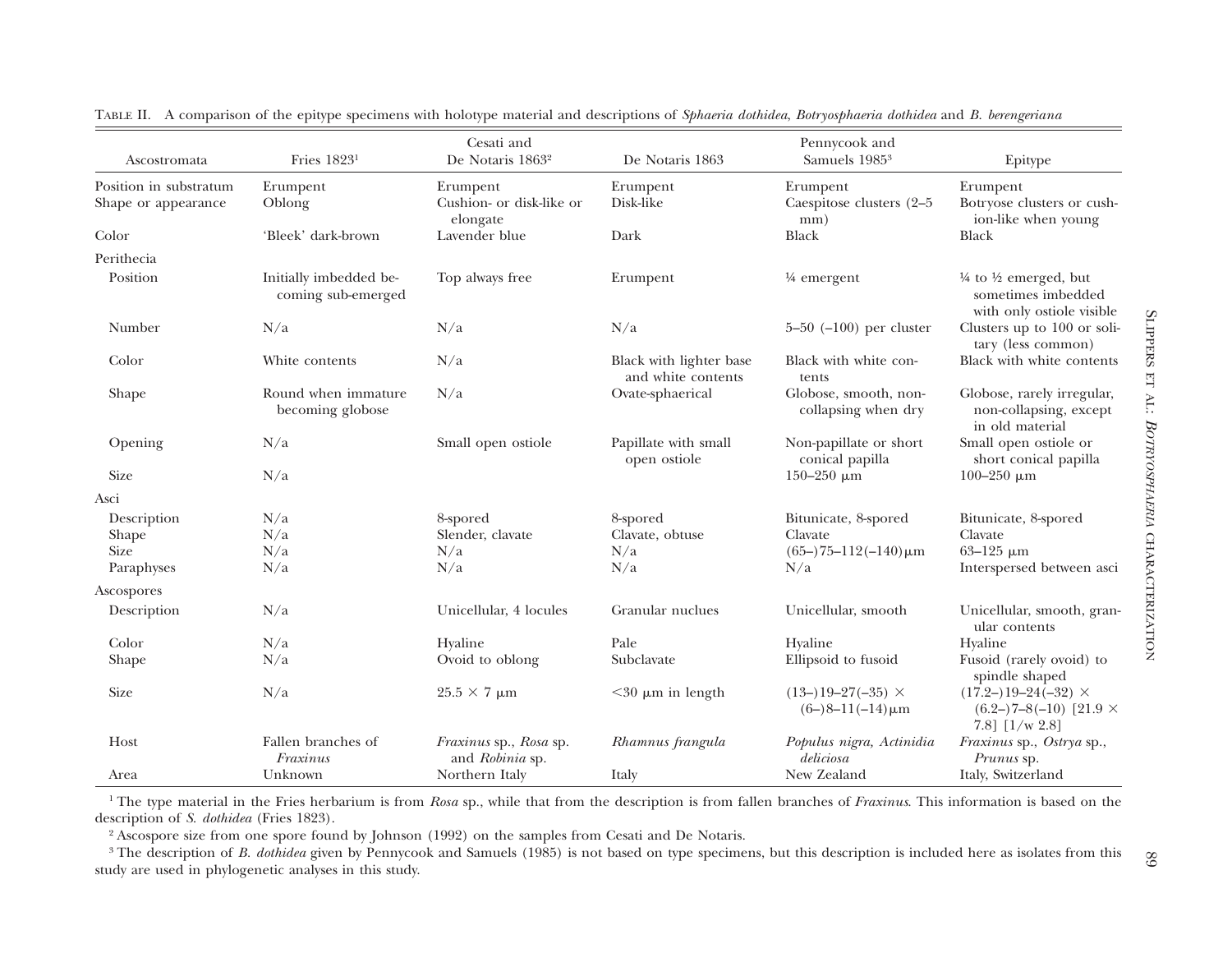

FIGS. 1–7. *Botryosphaeria dothidea*, dissecting microscope and DIC light-microscope micrographs. 1. Botryose ascomata, from which the tops of two have been removed to show the typical white centrum contents (arrows). 2. Median, longitudinal section through a mature ascoma. Bars =  $100 \mu m$ . 3. Asci and ascospores. 4. Conidiogenous cells (arrows). 5. Conidia from nature. 6. Conidia produced in culture on WA and pine needles. 7. Spermatiophores (arrows) and spermatia. Bars  $= 10$  $\mu$ m.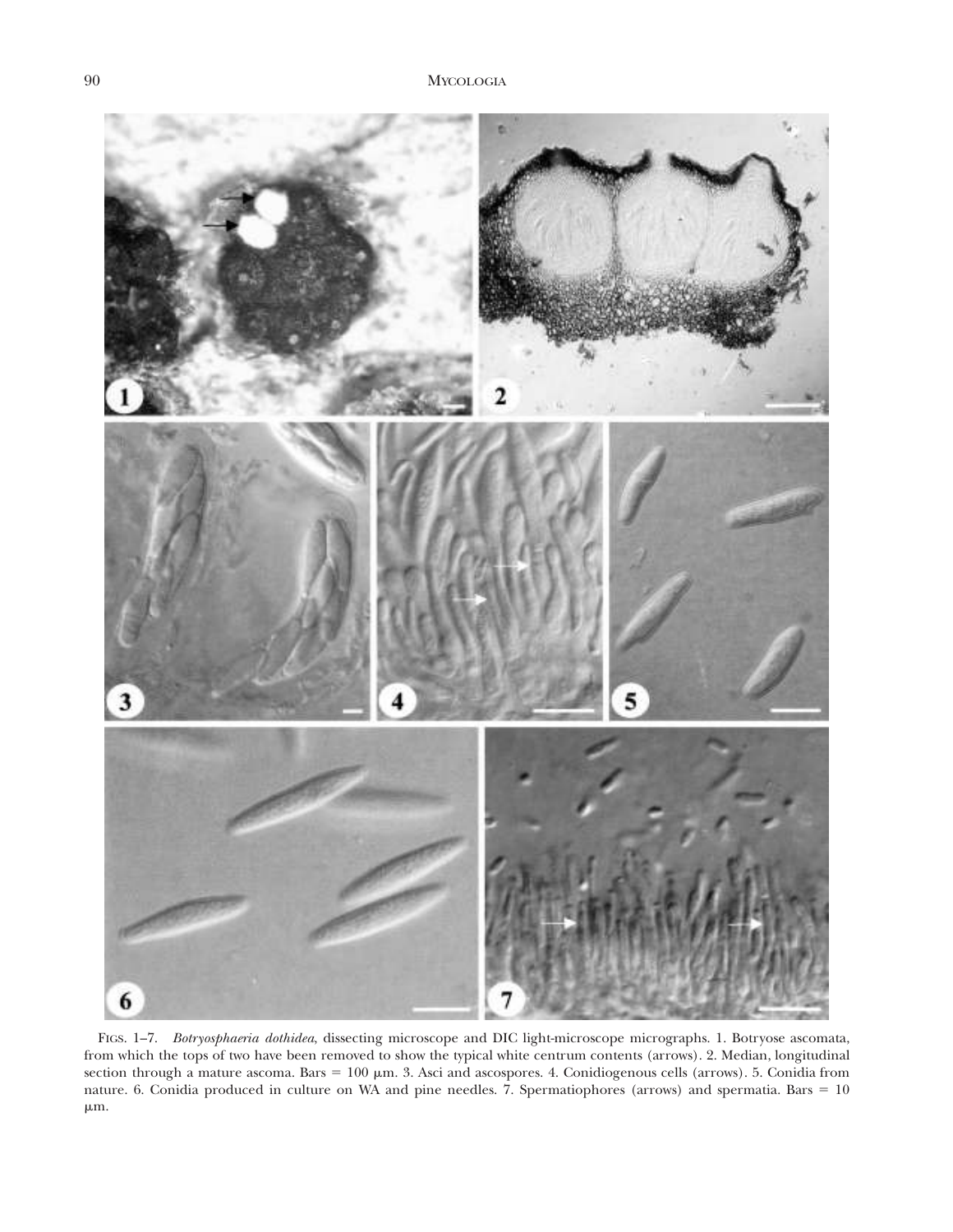

FIGS. 8-14. *Botryosphaeria ribis*, dissecting microscope and DIC light-microscope micrographs. 8, 9. Ascomata. Bars = 100 mm. 10. Asci and ascospores. 11. Conidiogenous cells. 12. Conidia from nature. 13, 14. Conidia produced in culture on WA and pine needles; older conidia septate (arrows). Bars =  $10 \mu m$ .

FIG. 15. *B. parva*, DIC light-microscope micrograph. Conidia produced in culture on WA and pine needles; older conidia septate (arrows). Bar =  $10 \mu$ m.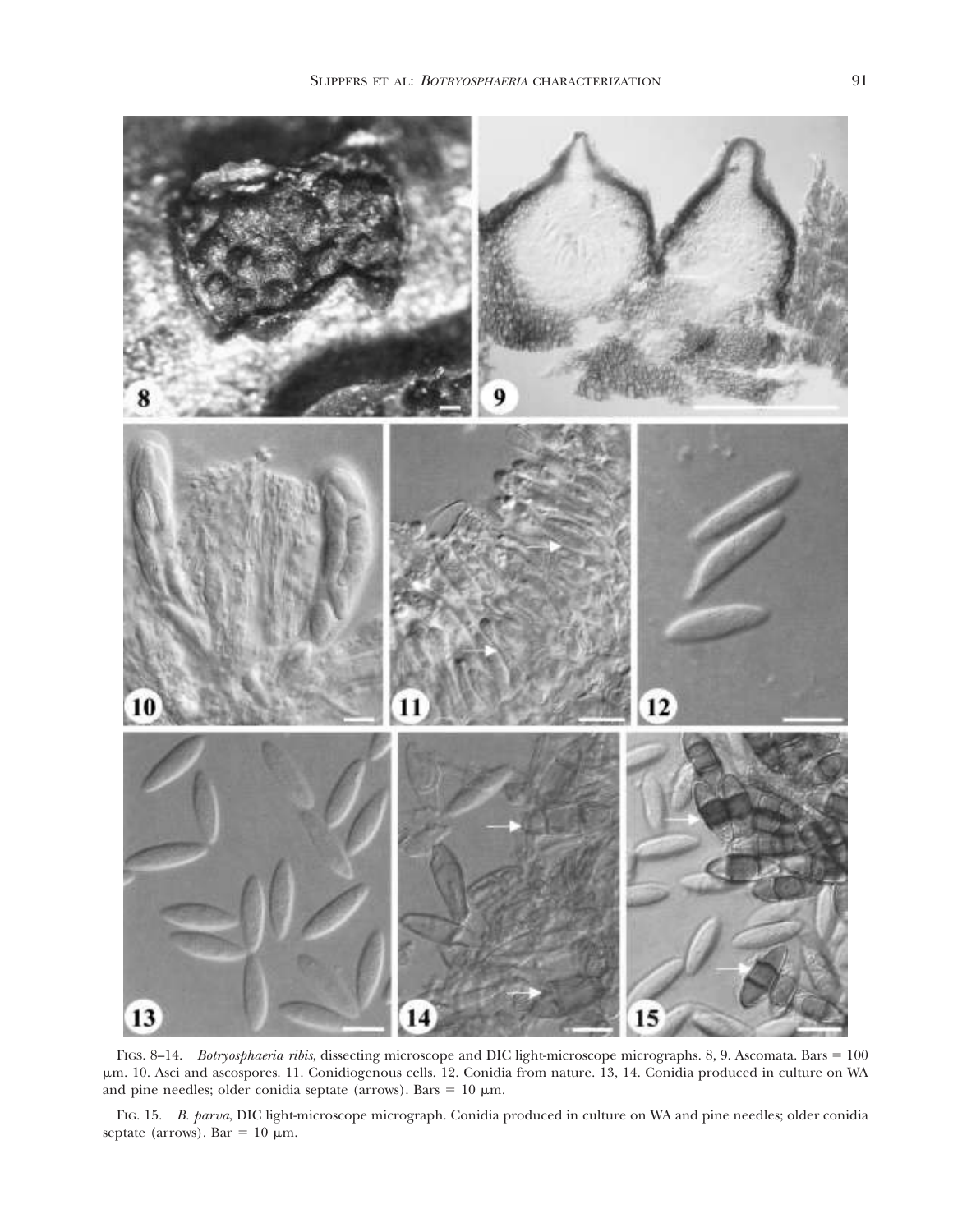|                          | B. ribis                                                                                                                 | B. parva                                                                                                                                                     |
|--------------------------|--------------------------------------------------------------------------------------------------------------------------|--------------------------------------------------------------------------------------------------------------------------------------------------------------|
| Ascostromata             |                                                                                                                          |                                                                                                                                                              |
| Position in substrate    | Erumpent                                                                                                                 | Erumpent                                                                                                                                                     |
| Shape or appearance      | Botryose clusters (1-4 mm)                                                                                               | Caespitose clusters (2-5 mm)                                                                                                                                 |
| Ascomata                 |                                                                                                                          |                                                                                                                                                              |
| Position                 | 1/3 emergent, but sometimes sub-<br>merged or wholly emerged                                                             | $\frac{1}{4}$ emergent                                                                                                                                       |
| Number                   | N/a                                                                                                                      | $5 - 50(-100)$ per cluster                                                                                                                                   |
| Color                    | Black with white contents                                                                                                | Black with white contents                                                                                                                                    |
| Shape                    | Round when immature becoming glo-<br>bose                                                                                | Globose, smooth, non-collapsing when dry                                                                                                                     |
| Opening                  | Papillate ostiole                                                                                                        | Non-papillate or short conical papilla                                                                                                                       |
| <b>Size</b>              | $175 - 250 \mu m$                                                                                                        | 150-250 $μm$                                                                                                                                                 |
| Asci                     |                                                                                                                          |                                                                                                                                                              |
| Description              | N/a                                                                                                                      | Bitunicate, 8-spored                                                                                                                                         |
| Shape                    | Clavate                                                                                                                  | Clavate                                                                                                                                                      |
| <b>Size</b>              | $80\text{--}120$ $\times$ 17-20 $\upmu \text{m}$                                                                         | $75 - 143(-210)$ µm                                                                                                                                          |
| Paraphyses               | Filiform interspersed between asci                                                                                       |                                                                                                                                                              |
| Ascospores               |                                                                                                                          |                                                                                                                                                              |
| Description              | Unicellular                                                                                                              | Unicellular, smooth                                                                                                                                          |
| Color                    | Hyaline                                                                                                                  | Hyaline                                                                                                                                                      |
| Shape                    | Fusoid                                                                                                                   | Broadly ellipsoid to fusoid                                                                                                                                  |
| <b>Size</b>              | $(14-)18-22(-27) \times 6-8(-10)$ [20.5 ×<br>7.1] $\mu$ m [1/w 2.9]                                                      | $(14-)18-23(-26) \times (7-)8-10(-11)$ [20.8 $\times$<br>9.2 $\mu$ m] [1/w = 2.2]                                                                            |
| Anamorph                 |                                                                                                                          |                                                                                                                                                              |
| General                  | Same stroma as teleomorph                                                                                                | Same stroma as teleomorph                                                                                                                                    |
| Pycnidia (on material)   | Same as ascomata or depressed globular<br>and imbedded                                                                   | Same as given for ascomata                                                                                                                                   |
| Pycnidia (in culture)    | N/a                                                                                                                      | Globose, non-papillate, single or aggregate<br>(up to 0.5 mm diam)                                                                                           |
| Conidia                  | Fusoid to ellipsoid, obtuse apex and flat<br>base, unicellular, hyaline, rarely be-<br>coming light brown with 1–2 septa | Ellipsoid with obtuse apex and flat base, uni-<br>cellular, hyaline, becoming light brown<br>with 1-2 septa with age, middle section of-<br>ten darker brown |
| Conidial size (in vivo)  | $(16-)19-22(-24) \times 5-6(-7)$ [20.8 $\times$<br>5.5 $\mu$ m [1/w 3.8]                                                 | N/a                                                                                                                                                          |
| Conidial size (in vitro) | $(15-)16-19(-20) \times 5-6(-7)$ [17.2 $\times$<br>5.5] $\mu$ m [1/w 3.1]                                                | $(12-)15-19(-24) \times 4-6$ [16.9 $\times$ 5.4] $\mu$ m [1/<br>$w = 3.1$                                                                                    |
| Host                     | <i>Ribes</i> spp.                                                                                                        | Populus nigra, Malus $\times$ domestica, Actinidia<br>deliciosa, Sequoia sp., Eucalyptus spp., Ribes<br>sp.                                                  |
| Geographic region        | New York, USA                                                                                                            | Australia, New Zealand, Hawaii, South Africa,<br>Sumatra                                                                                                     |

TABLE III. A comparison of the holotype material and descriptions of *Botryosphaeria ribis* (Grossenbacher and Duggar 1911) and *B. parva* (Pennycook and Samuels 1985)<sup>1</sup>

<sup>1</sup> All information is as given in the original description and was confirmed during the current study and left unchanged, except ascospore and conidial measurements, host and area, which are given as determined in this study.

informative characters were used in the analyses. These data contained significant phylogenetic signal  $(P < 0.01; g1 = -0.644)$  (Hillis and Huelsenbeck 1992). After heuristic searches in PAUP, 71 most-parsimonious trees of 325 steps were retained ( $CI =$  $0.757$ ; RI = 0.933) (FIG. 16).

A partition homogeneity test of the full dataset, combining ITS-rDNA,  $\beta$ -tubulin and EF1- $\alpha$ , indicated that the datasets could be combined ( $P$  value  $=$ 0.32). The combined dataset consisted of 1344 characters after alignment (TreeBASE S861, M1396). A total of 968 characters were excluded, including 954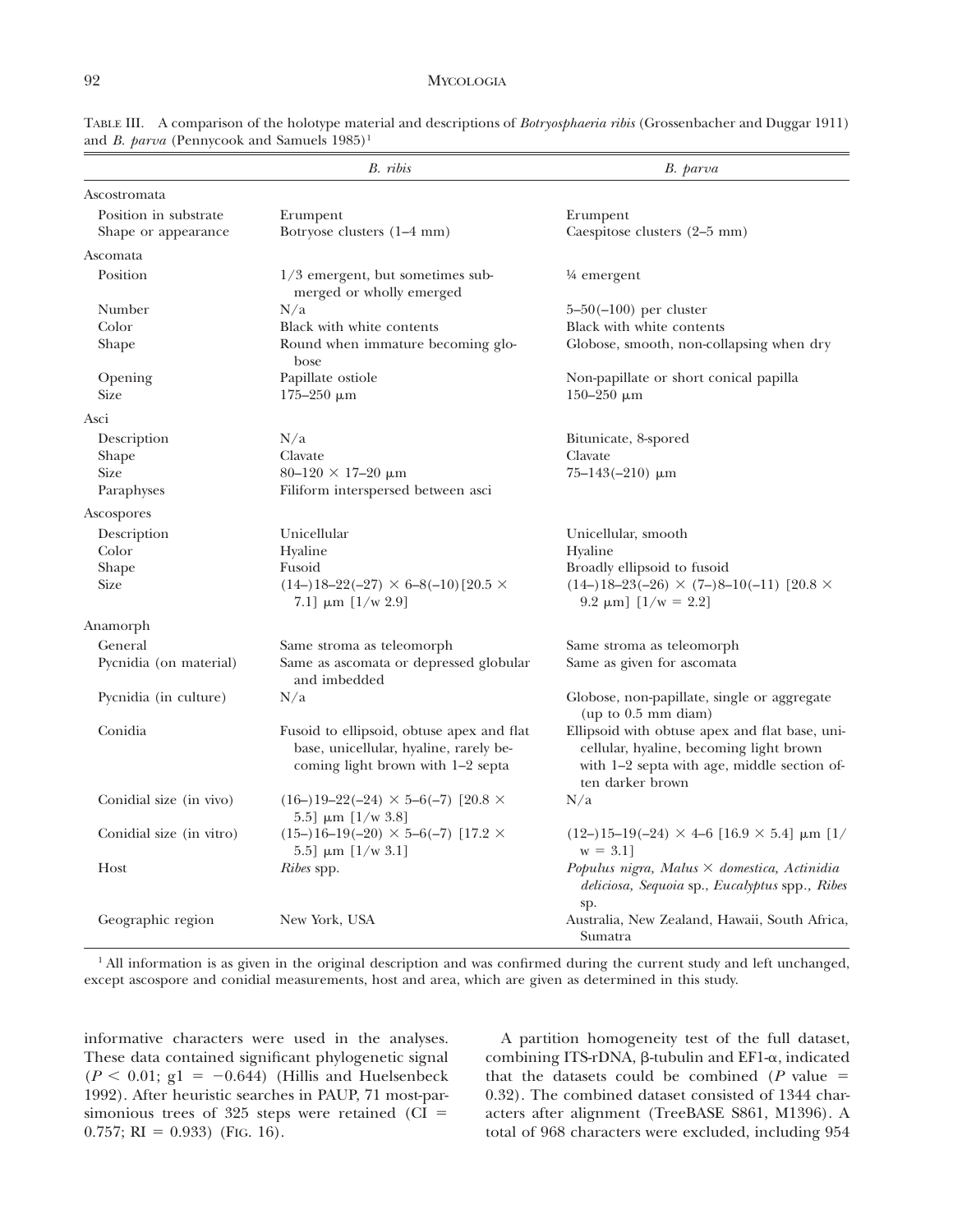

-5 changes

FIG. 16. Most-parsimonious tree of 325 steps obtained from ITS1, 5.8S and ITS2 rDNA sequence data. Branch supports are indicated by decay indices above the nodes and bootstrap values (1000 replicates) below the nodes. The tree is rooted to the outgroup *Guignardia philoprina*. Clades are shaded individually and their identities are as used in this study. Host and origin (Aust = Australia, Haw = Hawaii, Ital = Italy, Jp = Japan, Neth = Netherlands, NY = New York, NZ = New Zealand, Mex = Mexico, SA = South Africa, Sum = Sumatra, Swit = Switzerland, Ug = Uganda), of each isolate also are indicated.  $\mathbb{S}$  = *Botryosphaeria* spp. with *Fusicoccum* anamorphs and  $\Box$  = *Botryosphaeria* spp. with *Diplodia* anamorphs.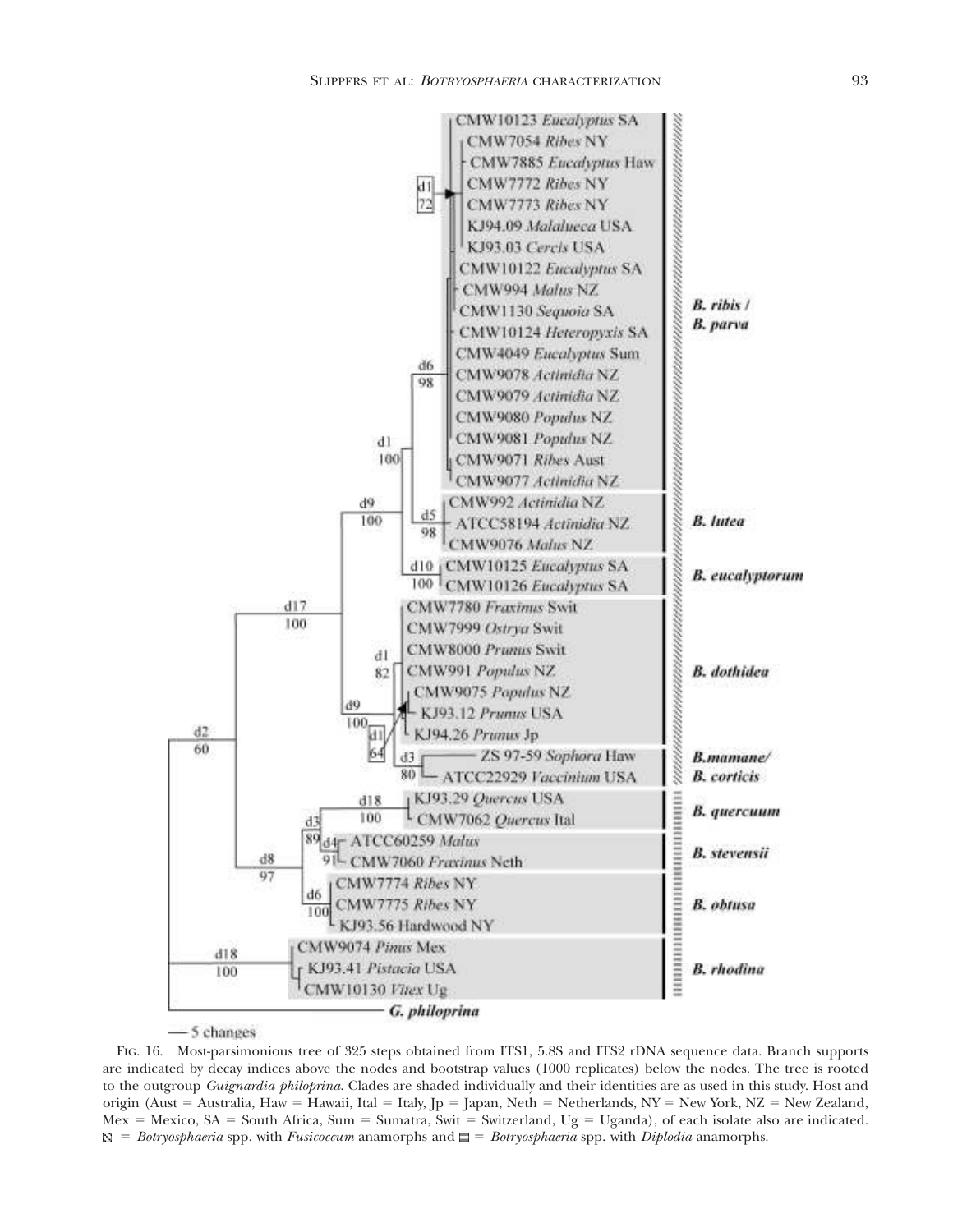uninformative characters and 14 minisatellite characters from the EF1- $\alpha$  intron region that were coded to represent one evolutionary event. Using the 390 parsimony-informative characters (significant phylogenetic signal  $[<0.01; g1 = -0.851]$  [Hillis and Huelsenbeck 1992]), 10 most-parsimonious trees of 858 steps were retained after heuristic searches in PAUP (CI = 0.795; RI = 0.91) (FIG. 17).

For both datasets, the same clades were identified by parsimony and distance analyses. The analyses of both datasets showed that the branch supports separating the main clades, which are identified as *B. lutea* Phillips, *B. eucalyptorum* Crous, H. Smith & M.J. Wingf., *B. dothidea*, *B. quercuum*, *B. stevensii* Shoemaker, *B. obtusa* (Schw.) Shoemaker and *B. rhodina* (Cooke) von Arx, were well supported  $($ >d4/91% bootstrap) (FIGS. 16, 17). ITS rDNA sequences of *B. mamane* Gardner and *B. corticis* (Demaree & Wilcox) von Arx & Müller are significantly distinct but were related more closely to each other than to any other species used in the analysis. These two species grouped in a sister clade to *B. dothidea*. *Botryosphaeria ribis* and *B. parva* could not be distinguished based on ITS rDNA data (FIG. 16), but were clearly separated in the combined datasets (FIG. 17).

*Botryosphaeria* spp. were divided into two main clades in the combined dataset. These correspond to the fusicoccum-like and diplodia-like anamorph types, respectively (FIG. 17). In the clade with *Fusicoccum* conidia, *B. dothidea* was clearly distinct, with the strongest support (d53/100% bootstrap in analyses of combined datasets) of all the clades. Similarly, among *Botryosphaeria* spp. with *Diplodia* anamorphs, the distinction of *B. rhodina* was supported strongly (d63/100% bootstrap). *Botryosphaeria rhodina* did not group with other isolates having *Diplodia* anamorphs in the rDNA dataset when using parsimony, but the branch separating these taxa was weakly supported (d2/60% bootstrap) (FIG. 16). Distance analysis of this rDNA dataset (tree not shown), however, also placed this species among other *Botryosphaeria* spp. with dark-spored (*Diplodia*) anamorphs, as we found in the analysis of the combined dataset.

# TAXONOMY

There are a number of published descriptions pertaining to the type material and other authentic specimens of *B. dothidea*, *B. ribis* and their anamorphs (Fries 1823, Cesati and De Notaris 1863, De Notaris 1863, Winter 1886, Saccardo 1877, Grossenbacher and Duggar 1911, von Arx and Müller 1954, Punithalingam and Holliday 1973, Sutton 1980, Pennycook and Samuels 1985, Crous and Palm 1999). Due to the confusion regarding the use of these names in

the descriptions, revised descriptions based on the type material and fresh collections made as part of this study are provided here. The morphological description of *B. parva*, which also is considered in this study, is not repeated here because this would be redundant and would not add substantially to the original description provided by Pennycook and Samuels (1985).

**Botryosphaeria dothidea** (Moug. : Fr.) Ces. & De Not., Comment. Soc. Crittog. Ital. 1:212. 1863.

FIGS. 1–7

- 5 *Sphaeria dothidea* Moug. : Fr. in Fries, Syst. Mycol. 2: 423. 1823.
- 5 *Botryosphaeria berengeriana* De Not., Sfer. Ital. 82. 1863[1864].
- *Anamorph*. **Fusicoccum aesculi** Corda in Sturm, Deutschl. Fl., Abth. 3, 2:111. 1829.

*Ascostroma* erumpent through the bark, 200–500 mm diam. *Ascomata* pseudothecial, forming a botryose aggregate of up to 100, sometimes solitary, globose with a central ostiole, ¼ to ½ emergent, rarely imbedded, papilate or not, brown to black; pseudothecial wall comprising 5–15 layers of *textura angularis,* outer region of dark brown or brown cells, inner region of 2–4 layers of hyaline cells lining the locule. Asci bitunicate, clavate,  $63-125 \times 16-20$  µm, 8spored, between numerous filiform, septate, rarely branched toward the tip, pseudoparaphyses,  $2-4 \mu m$ wide. *Ascospores* fusoid to ovoid, sometimes with tapered ends giving a spindle shaped appearance, (17–)  $19-24(-32) \times (6-)7-8(-10) \mu m$  (average of 102 ascospores  $22.7 \times 7.8$  µm, l/w 2.9), unicellular, hyaline, smooth with granular contents, biseriate in the ascus. *Conidiomata* pycnidial in nature (anamorph structures were present only on the sample from *Ostrya* sp.), morphologically indistinguishable from the ascomata. *Conidia* narrowly fusiform, or irregularly fusiform, base subtruncate to bluntly rounded, (17–) 18–20(–22)  $\times$  4–5 µm (average of 35 conidia 19.6  $\times$ 4.8  $\mu$ m,  $1/w$  4.1), hyaline, unicellular, rarely forming a septum before germination, smooth with granular contents. *Conidiogenous cells* holoblastic, hyaline, subcylindrical,  $6-20 \times 2-5 \mu m$ , proliferating percurrently with 1–2 proliferations and periclinical thickening. *Spermatia* unicellular, hyaline, allantoid to rodshaped,  $3-6 \times 1.5-2 \mu m$ . *Spermatophores* hyaline, cylindrical to subcylindrical,  $4-10 \times 1-2 \mu m$ .

*Cultural characteristics.* Colonies olivaceous buff  $(21''d)$ , becoming olivaceous gray  $(21''''i)$  to violaceous black  $(65^{\prime\prime\prime\prime}k)$ , with a sparse to moderately dense, appressed mycelial mat, occasional columns of aerial mycelium reaching the lid, margin smooth appearing crenulate as the colony darkens with age. Optimum temperature for growth 25(–30) C, colony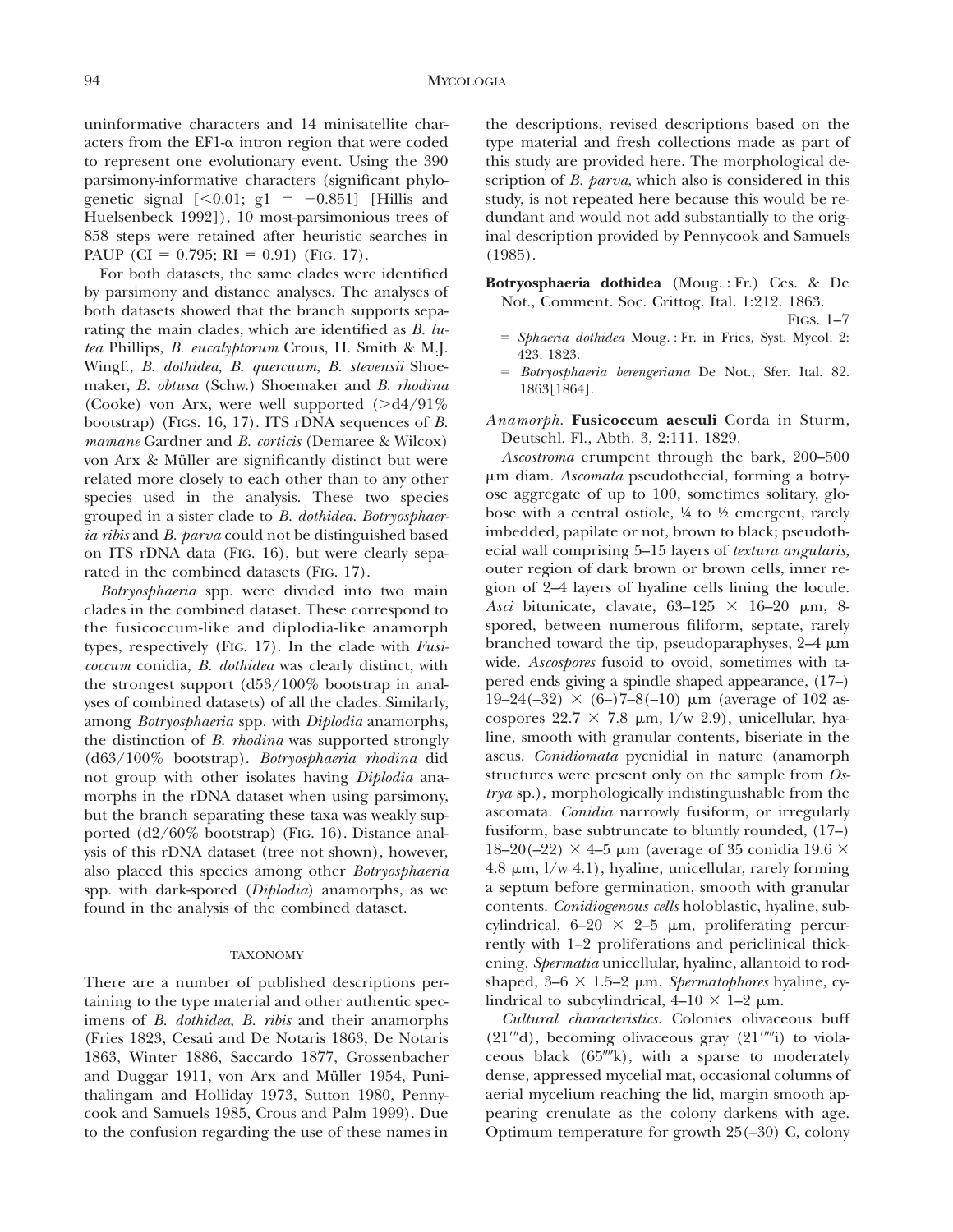

- 10 changes

FIG. 17. Most-parsimonious tree of 858 steps obtained from 5.8S and ITS2 rDNA and partial  $\beta$ -tubulin and EF1- $\alpha$  gene sequence data. Support for the branching points are given in decay values above the nodes and bootstrap values (1000 replicates) below the nodes. The tree is rooted to outgroup *Guignardia philoprina*. Clades are shaded individually and their identities are as used in this study. Isolate identities are given in this order: number, host and origin (Aust = Australia, Haw  $=$  Hawaii, Neth  $=$  Netherlands, NY  $=$  New York, USA, NZ  $=$  New Zealand, Mex  $=$  Mexico, SA  $=$  South Africa, Swit  $=$ Switzerland, Ug 5 Uganda). 5 *Botryosphaeria* spp. with *Fusicoccum* anamorphs and 5 *Botryosphaeria* spp. with *Diplodia* anamorphs.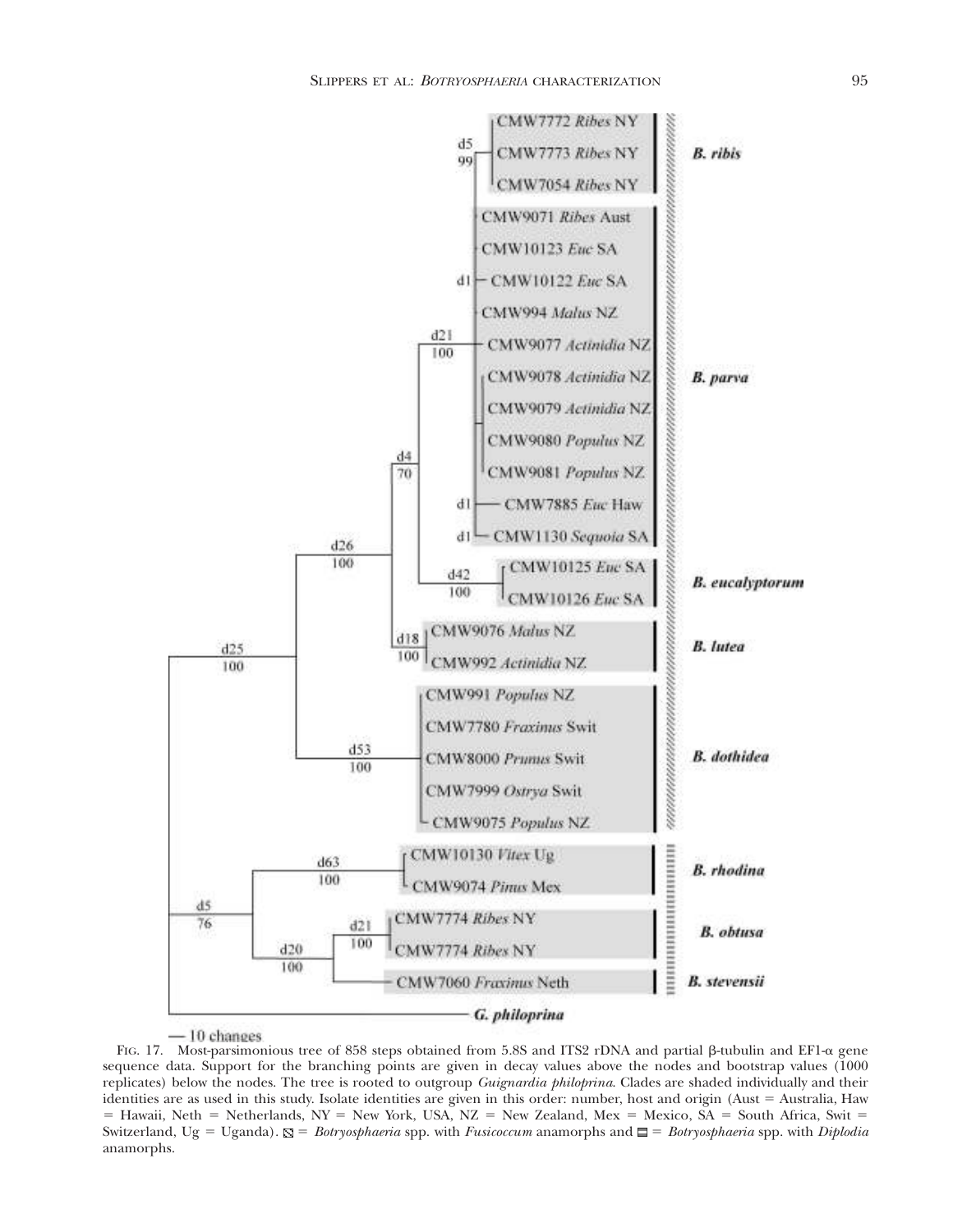reaching 50 mm radius on PDA after 4 d at 25 C in the dark. *Pycnidia* (formed on WA on sterilized twigs of *Malus* sp., *Eucalyptus* sp., *Populus* sp. or needles of *Pinus* sp. within 7–14 d) superficial, globose, mostly solitary and covered by mycelium. *Conidia* produced in culture similar to those formed in nature, but regularly shaped, longer and appearing more narrowly fusiform,  $(20-)23-27(-30) \times 4-5(6) \mu m$ (average of 102 conidia  $24.7 \times 4.9 \mu m$ , l/w 5).

*Specimens examined.* FRANCE. *Rosa* sp., 1823, *Fries ex Mougeot* (NEOTY PE designated here, *Sphaeria dothidea*, herbarium S). SWITZERLAND. TICINO: Crocifisso, *Prunus* sp., Oct 2000, *B. Slippers* (EPITYPE designated here, PREM57372, culture CMW8000); *Ostrya* sp., Oct 2000, *B. Slippers* (PREM57373, culture CMW7999); Molinizza, *Fraxinus* sp., Oct 2000, *B. Slippers* (PREM57374, culture CMW7780). ITALY. Pusiano, *Populus* sp., 31 Oct 1846, *Cesati et De Notaris*; Pusiano, *Fraxinus* sp., 1846, *Cesati et De Notaris*; Locality unknown, *Rhamnus frangula*, 1863, *De Notaris*. GERMANY. Pr. Jever, *Fraxinus* sp., *Koch ex Cesati et De Notaris* (Rabenhorst. Herb. Mycol. 750, herbarium RO); Pr. Dreisen, *Robinia pseudoacacia*, *Lasch ex Cesati et De Notaris* (Rabenhorst. Herb. Mycol. 1330, RO).

- **Botryosphaeria ribis** Grossenb. & Duggar, Tech. Bull. N.Y. Agric. Exp. St. 18:128. 1911. FIGS. 8–14
- *Anamorph*. **Fusicoccum ribis** Slippers, Crous, M.J. Wingf., sp. nov.

Ascomata aggregata 5–50-ni, pseudoperitheciales, botryosa, globosa ostiolo centrali, papillata vel non, brunnea vel nigra, 175–250 µm, pariete pseudothecii 5–15 stratis texturae angularis composita, stratis exterioribus atrobrunneis vel nigris, cum 2–4 stratis cellularum hyalinarum cavitatem saepientibus. Pycnidia in stromate eisdem quibus ascomatis, et illis simillimis, vel singularia, in surculis juvenibus hospitis inclusa. Conidia unicellularia, fusiformia, interdum irregulariter fusiformia, basin subtruncata vel obtuse rotundata, hyalina, granularia, superficiebus levibus, raro cum aetate septata,  $(16-)19-23(-24) \times 5-6(-7)$ mm. Cellulae conidiogenae holoblasticae, hyalinae, subcylindricae,  $6-22 \times 2-5$  µm, percurrenter cum 1-2 proliferationibus prolificentes. Pycnidia (in vitro in WA in surculis sterilifactis specierum generum *Mali*, *Eucalypti Populi* que, vel foliis *Pini* intra dies 7–14 facta) superficialia, globosa, plerumque solitaria vel bini ad quaterni aggregata mycelio tecta. Conidia a fructificationibus istis, illis in vivo factis similia sed breviora, late fusiformia vel ovoidea, forma regulariores, semel vel bis septata, aetate pallide brunnea, post emissionem (15–)16–20  $\times$  5–6(–7)  $\mu$ m.

*Ascostroma* erumpent through the bark, pulvinate, 100–400 mm in diam. *Ascomata* pseudothecial, forming botryose aggregate of 5–50, globose with central ostiole, papilate or not, brown to black,  $175-250 \mu m$ , pseudothecial wall comprising 5–15 layers of *textura*

*angularis,* outer region of dark brown or brown cells, inner region 2–4 layers of hyaline cells lining the locule. *Asci* bitunicate, clavate,  $80-120 \times 17-20 \mu m$ , 8spored, between numerous filiform, septate, rarely branched and then toward the tip, pseudoparaphyses, 2–4 mm wide. *Ascospores* fusoid to ellipsoid, often round at the ends then broadly ellipsoidal, (14–)18–  $23(27) \times 6-8(-10)$  µm (average of 80 ascospores  $20.5 \times 7.1 \mu m$ ,  $1/w$  2.9), hyaline, unicellular, smooth with granular contents, biseriate in the ascus. *Pycnidia* in same stromata as ascomata and morphologically indistinguishable from them, or solitary and imbedded in young host shoots. *Conidia* fusiform, sometimes irregularly fusiform, base subtruncate to blunt, (16–)19–23(–24)  $\times$  5–6(–7)  $\mu$ m (average of 90 conidia  $20.8 \times 5.5 \mu m$ , l/w 3.8), hyaline, unicellular, rarely septate with age, smooth with granular contents. *Conidiogenous cells* holoblastic, hyaline, subcylindrical,  $6-22 \times 2-5$  µm, proliferating percurrently with 1–2 proliferations with periclinical thickening. Spermatia not seen.

*Cultural characteristics.* Colonies white to olivaceous buff  $(21''d)$ , becoming olivaceous gray  $(21''''I)$ to violaceous black  $(65^{\prime\prime\prime\prime}k)$ , sectors often becoming rapidly darker and remaining darker than the rest of the culture, with very thick, felty mycelial mat from the surface to the lid, and smooth margin, but those of darker sections appearing lacinate. Optimum temperature for growth 25 C, colony reaching 65 mm radius on PDA after 4 d at 25 C in the dark. *Pycnidia* (formed on WA on sterilized twigs of apple (*Malus* sp.), *Eucalyptus* sp., *Populus* sp., or needles of *Pinus* sp. within 7–14 d) superficial, globose, mostly solitary or in aggregates of 2–4 and covered by mycelium. *Conidia* similar to those formed on the host, but shorter, broadly fusiform to ovoid and more regular in shape, occasionally 1–2 septate and light brown upon aging after discharge  $(15–)16–20 \times 5–6(-7)$  $\mu$ m (average of 85 conidia 17.2  $\times$  5.5  $\mu$ m, l/w 3.1).

*Specimens examined.* USA. NEW YORK: Geneva, *Ribes vulgare*, 1911, *J.G. Grossenbacher & B.M. Duggar* (LECTO-TY PE of teleomorph CUP-A-(F.Col. 3408)); Milton, *Ribes vulgare*, 1911, *J.G. Grossenbacher & B.M. Duggar* (CUP-A- (F.Col. 3407)); Milton, *Ribes vulgare*, 1911, *J.G. Grossenbacher & B.M. Duggar* (CUP-A-(F.Col. 3409)); Ithaca, *Ribes* sp., 2000, *G. Hudler* (HOLOTYPE of anamorph, PREM57368 culture CMW7772); Ithaca, *Ribes* sp., 2000, *G. Hudler* (PREM57369, culture CMW7773).

#### DISCUSSION

In this study, *B. dothidea*, *B. ribis* and *B. parva* are distinguished from each other and characterized based on morphological features. Epitype material is identified to complement neotype and syntype ma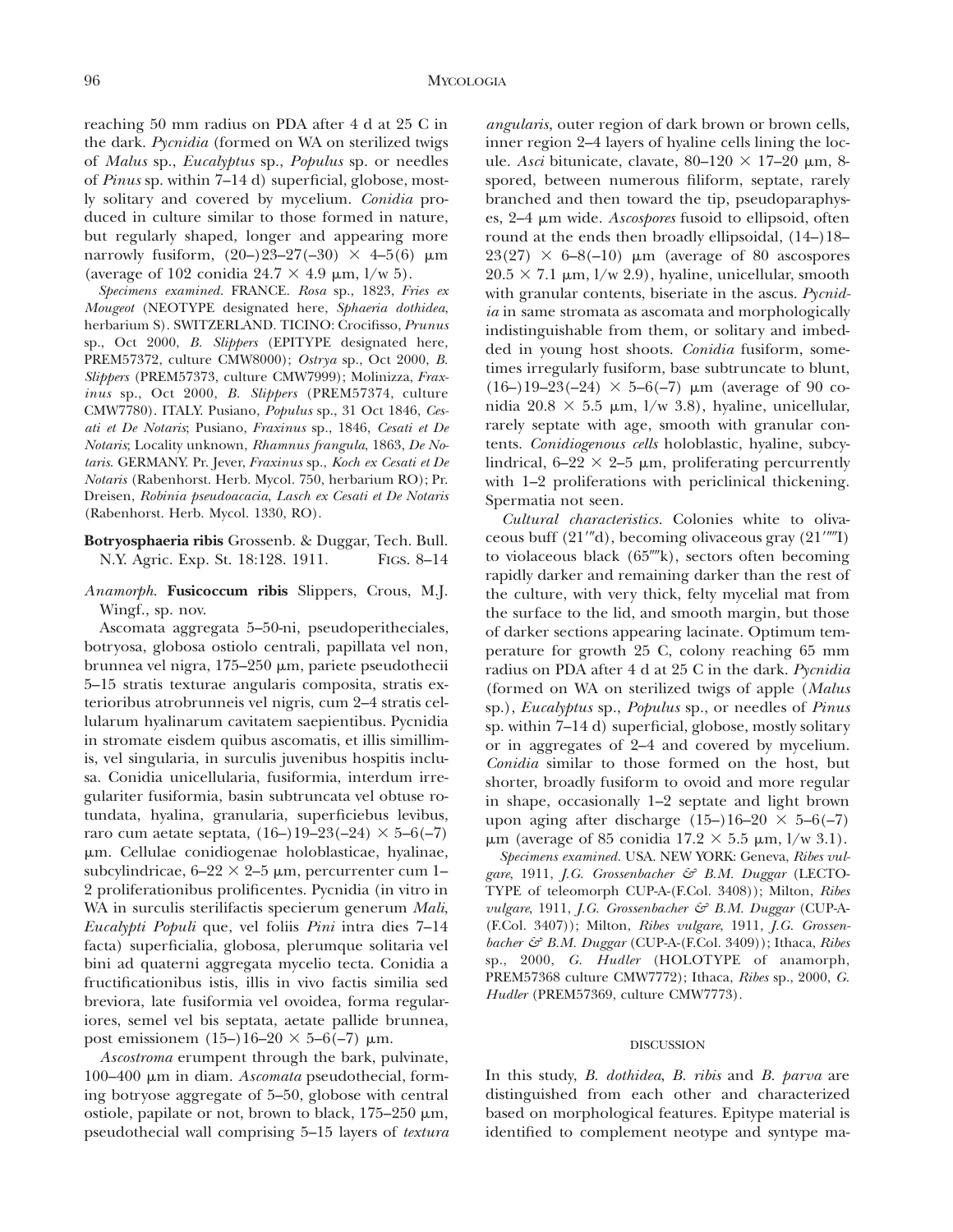SLIPPERS ET AL: *BOTRYOSPHAERIA* CHARACTERIZATION 97

terial of *B. dothidea*, the type species of *Botryosphaeria*. Ex-type cultures from designated type specimens and other representative specimens have made it possible to confirm the identity of the groups of isolates that represent these taxa, through sequence data derived in this and other studies.

The type specimen of *B. dothidea* needed careful re-examination to clarify confusion regarding its name. In the original description by Mougeot (in Fries 1823, as *Sphaeria dothidea*), no specimen was designated as type but reference was made to a collection from fallen branches of *Fraxinus* sp. This material appears to be lost because the only material under this name from the Fries herbarium (which has been viewed as the type before; annotated by A.J.L. Phillips and J.A. von Arx with the sample) contains only material from what appears to be a *Rosa* sp. The holotype material from *Fraxinus* also could not be located in other herbaria that house collections of Mougeot. Given that no type material exists, a neotype was designated here for the remaining *S. dothidea* sample from the Fries collection (Greuter et al 2000; ICBN articles 9.6 and 9.11). This material, however, is immature as noted by other researchers (von Arx and Müller 1954, note by AJL Phillips with the sample) and thus does not bear characteristics that would make it possible to clearly define the name.

As part of the description of *B. dothidea* by Cesati and De Notaris (1863), two additional specimens, one from *Fraxinus* sp. collected by Koch, and one from *Robinia pseudoacacia* collected by Lasch, were cited. The type sheet bearing *B. dothidea* samples collected by Koch and Lasch also contains samples from *Populus* sp. (the inscription indicating the host species is not clear) and *Fraxinus* sp. collected by them. All materials also are immature, as is true for the collection from Fries' herbarium, or poor, and might even contain fruiting structures of more than one fungal species. This is not surprising because spore morphology was not a critical characteristic used in descriptions of different species by either Fries (1823) or Cesati and De Notaris (1863). Johnson (1992) also made reference to the immature and degraded state of the material but reported seeing one ascospore.

The type and other early specimens of *B. dothidea* mentioned in this study are not sufficient to characterize this species. This is due to the poor state of development of structures on specimens, poor preservation of characters and overlapping that exists in the morphological characteristics of *Botryosphaeria* spp. For these reasons, an epitype sample has been selected. Care has been taken with the selection of this epitype and the accompanying description to

consider all aspects of the protologue, as well as to preserve the current usage of the name *B. dothidea* (Greuter et al 2000; ICBN article 9.7 and recommendation 9A). The epitype was selected from the same hosts and areas that the Cesati and De Notaris (1863) collections were made. Live cultures from this sample are deposited in culture collections (CMW, CBS).

We accept the synonymy of *B. berengeriana* and *B. dothidea* by von Arx and Müller (1954). In reviewing the original description, sketches and holotype material of *B. berengeriana*, and comparing these with the epitype of *B. dothidea*, no morphological or other reason could be found to resurrect *B. berengeriana*. The original description (De Notaris 1863) is very detailed and the ascomata on *Rhamnus frangula*, relatively well preserved. The original separation of this species from *B. dothidea* most likely was due to the variation in host and some variation in ascocarp morphology. However, we currently know that some *Botryosphaeria* spp. are not host specific. Furthermore, von Arx and Müller (1954) noted, and it is confirmed in this study, that variation can exist in the ascomatal and pycnidial morphology (e.g., size, aggregation and imbedding in tissue) of one *Botryosphaeria* sp. on different parts of one plant and between hosts.

*Fusicoccum aesculi* generally is accepted as the anamorph of *B. dothidea sensu* von Arx and Müller (1954). The separation of *B. dothidea* into at least two species, raises the question of the true identity of the anamorph of *B. dothidea*. The anamorph of the epitype of *B. dothidea* thus was studied in vivo and in vitro. The characteristics of the conidia and other morphological structures are in accordance with the amended description of *F. aesculi* (Crous and Palm 1999). The designation of *F. aesculi* as the anamorph of *B. dothidea*, as defined in this study, thus is accepted.

The type specimen of *B. ribis* is well preserved, providing ample material to define this taxon. However, no cultures are linked to this material. Freshly collected material from *Ribes* sp. in Ithaca, New York, the same host and area from which the lectotype of *B. ribis* was collected, contained only anamorph structures and conidia and thus could not be designated as epitype of the teleomorph (Greuter et al 2000; ICBN article 59.2). The structures on this material, however, morphologically were identical to anamorph structures and conidia on the lectotype specimen. The isolates from this freshly collected material thus are accepted as representing *B. ribis*.

Two cultural forms of *B. ribis* were described by Grossenbacher and Duggar (1911). The chromagena variant produced a reddish pigment when grown on starch media in diffuse daylight, while the achroma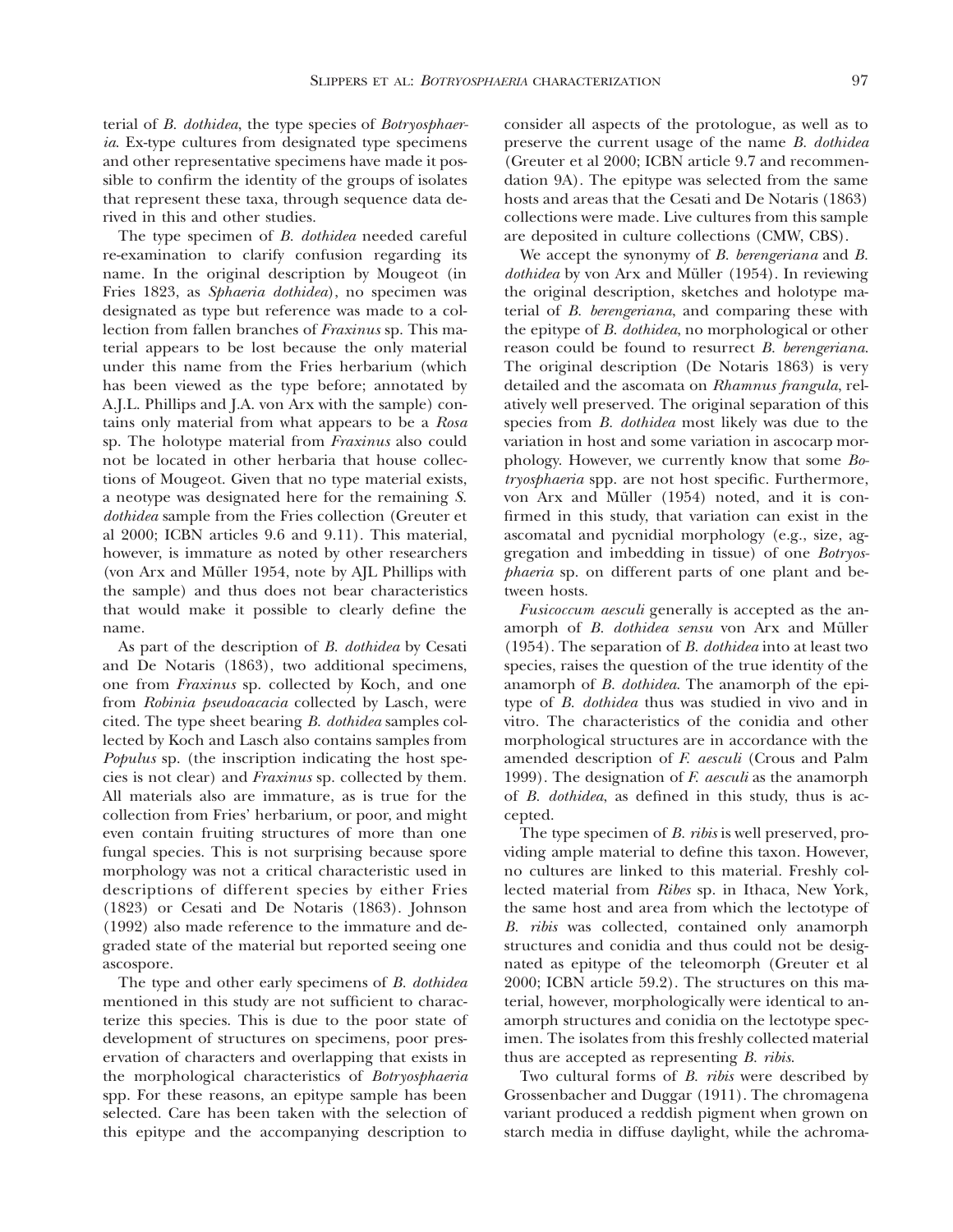gena variant did not. One isolate from *Ribes* sp. (CMW7054) was designated as a chromagena variant and produced a pigment similar to that described above, but not regularly, perhaps due to the age of the isolate as suggested by Witcher and Clayton (1963). No other *B. ribis* isolates used in this study produced such a pigment under artificial light or daylight and thus they all would be classified as achromagena variants. This characteristic initially was believed to relate to pathogenicity (Grossenbacher and Duggar 1911, Stevens and Jenkins 1924), but this notion later was rejected (Witcher and Clayton 1963). These designations no longer are used and are viewed as representative of intraspecific variation.

Grossenbacher and Duggar (1911) described a ''simple or *Macrophoma* stylosporic form'' and a ''compound stylosporic or *Dothiorella* form'' associated with *B. ribis*. These forms were separated based on whether the pycnidia were solitary, pycnidial and imbedded (on young succulent shoots) or botryose, stromatic and erumpent (on older more woody material). The former structures also were reported to have slightly smaller conidia. Re-examination of the material, however, revealed that the spores of these two morphological forms are of the same average dimension. *Botryosphaeria* spp. are known to display variation in the morphology of conidiomata on different parts or developmental stages of the same host (von Arx and Müller 1954, Phillips et al 2002). We, therefore, view these two forms described by Grossenbacher and Duggar (1911) as representing different characteristics of the same species.

The anamorph of *B. ribis* was not named in the description by Grossenbacher and Duggar (1911). These authors argued that the anamorph of *B. ribis* was not *Dothiorella ribis* (Fuckel) Sacc. or *D. ribicola* Ellis & Barthol. but did not provide a name for it. The morphological and molecular data provided in this and other studies (Morgan-Jones and White 1987, Rayachhetry et al 1996, Denman et al 2000), however, show that the anamorph of *B. ribis* is a species of *Fusicoccum*. We have chosen to provide the name *F. ribis* for this element of the holomorph. Lectotype material of the teleomorph also contains anamorph structures. Freshly collected material, however, is designated here as holotype for the anamorph name, to allow characterization of living isolates and so preserve all features of this taxon. Although it might be argued that an anamorph name is not strictly necessary, the fungus most commonly is seen as the anamorph in the laboratory. We believe that having a name for this state will be useful. This is especially true because many apparently new species of *Fusicoccum* currently are being discovered and only the anamorph is known for them.

In addition to *B. ribis*, we have obtained isolates of *B. obtusa* (*Diplodia* anamorph) from *Ribes* sp. in New York. Grossenbacher and Duggar (1911) encountered a dark-spored sphaeropsis-like fungus on *Ribes*, which they did not study. It is possible, however, that these researchers inadvertently isolated this fungus as an endophyte because not all their cultures were from spores or conidia. *Botryosphaeria* spp. are known to occur commonly as endophytes in many woody plants (Fisher et al 1993, Smith et al 1996). It thus is possible that some of the variation in cultural morphology described in the experiments of Grossenbacher and Duggar (1911) could be due to the presence of a second species of *Botryosphaeria*, namely *B. obtusa*.

Sequence data for the three gene regions used in this study show clearly that isolates of *B. ribis* and *B. parva*, respectively, reside in two clades. In contrast, data from the ITS, mt-SSU-rDNA gene sequence and RAPD data (Smith and Stanosz 2001, Zhou and Stanosz 2001a) did not distinguish *B. parva* from *B. ribis*, and it was suggested that these species might be synonyms. Yet again, a study using Inter Simple Sequence Repeat (ISSR) markers separated these two species (Zhou et al 2001). Our data, based on a multiple gene genealogy, strongly support the view that *B. ribis* and *B. parva* are distinct and probably recently derived.

Some of the unique polymorphisms detected in the sequence data of this study, and that distinguish *B. ribis* from *B. parva*, are repetitive elements in the intron regions. Such elements can be highly polymorphic within species (Carbone et al 1999, Fisher et al 2000). Since the three isolates representing *B. ribis* all were collected from the same site and host (*Ribes* from New York), the variation that we observed at these sites might reflect the presence of a founder population. This is especially true given that preliminary data suggest that these fungi are nonoutcrossing (H van Geuns, B Slippers, and S Denman unpubl), and that *Ribes* spp. have been introduced into the New York area. Furthermore, there is also sequence variation among isolates in the *B. parva* clade. These results call for a study of a wider collection of isolates, using codominant markers to determine possible gene flow and boundaries between groups of isolates that represent these species.

The morphological description of *B. parva* (Pennycook and Samuels 1985) is indistinguishable from that of *B. ribis* by Grossenbacher and Duggar (1911) and Punithalingam and Holliday (1973), except that the conidia and ascospores in the former species are reportedly wider and slightly shorter. These differences were not evident in our study, and the characteristics overlapped between the species. Penny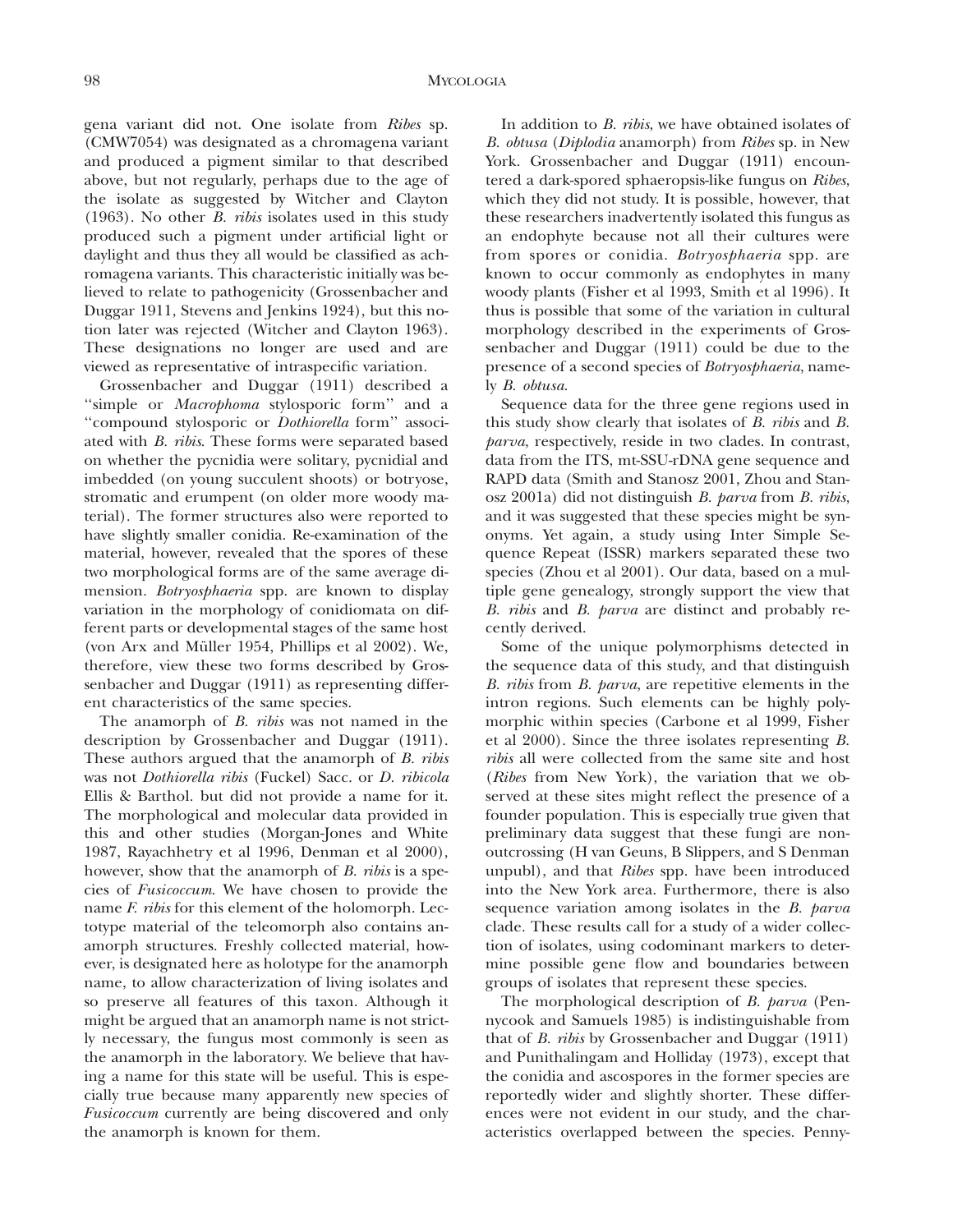cook and Samuels (1985), however, did not consider the synonymy of these species because they treated *B. ribis* as a synonym of *B. dothidea sensu* von Arx and Müller (1954). These authors and Punithalingam and Holliday (1973) refer to septation in older spores. Our observations show that the pattern of septation and discoloration in older, discharged conidia formed in culture is consistent with the separation of *B. ribis* and *B. parva* based on sequence data. Aging conidia of both species become one to two septate and light brown after being discharged from the pycnidium. Conidia of *B. ribis*, however, are commonly one-septate and dark walls are evenly spread. In contrast, conidia of *B. parva* are more regularly two septate, with conspicuously darker brown middle cells. However, care must be taken in making these observations because not all conidia darken and become septate, even after discharge and in cases where cultures are left to age 2 mo.

Isolates residing in the *B. ribis*/*B. parva* clade reportedly form microconidia or spermatia (Pennycook and Samuels 1985, Rayachhetry et al 1996). These structures are not common and were not observed in our study. Phillips et al (2002) also recently reported spermatia of similar dimensions to those described for *B. ribis*/*B. parva*, formed by some isolates of *B. lutea*. Spermatia have not been reported from *B. dothidea*. In our study, however, microconidia were formed in anamorph fruiting structures of *B. dothidea* from *Ostrya* sp. This characteristic appears to be insufficiently consistent to be useful in distinguishing between the *B. ribis*, *B. parva* and *B. dothidea*.

The *Botryosphaeria* spp. considered in this study resided in two major and well-resolved clades, based on the combined sequence datasets of the ITS rDNA,  $\beta$ tubulin and EF1-a. These clades correspond to the anamorph genera with hyaline conidia in *Fusicoccum* and those with dematiaceous conidia in *Diplodia sensu lato.* These two groups also have been identified in previous studies (Denman et al 2000, Zhou and Stanosz 2001a). Despite a report to the contrary (Zhou and Stanosz 2001b), the fusicoccum- and diplodia-like anamorph conidium phenotype, therefore, seem to be consistent with major evolutionary events in *Botryosphaeria*.

Based on the combined sequence datasets used in this study, *B. rhodina* (anamorph = Lasiodiplodia *theobromae* (Pat.) Griff. & Maubl.) grouped with other species having *Diplodia* anamorphs. These combined and separately analyzed datasets also showed that this species groups separately within the larger *Diplodia* clade, in which *B. obtusa*, *B. stevensii* and *B. quercuum* group closely. The conidial morphology of *B. rhodina* is similar to that of other *Diplodia* spp., but conidia also are unique in having conspicuous

longitudinal striations. Our data thus suggest that conidial striations are definitive at the species level and should not be used to distinguish genera within *Botryosphaeria* or its anamorphs.

*Botryosphaeria dothidea*, *B. ribis* and *B. parva* clearly can be distinguished based on morphological and DNA sequence data. However, when considering morphology, care should be taken to examine a sufficiently large number of samples to compensate for the fact that some characteristics overlap significantly. For in vitro studies, sporulating cultures should be allowed to age at least 3 wk and preferably longer because septation of discharged, aged spores is useful in separating some species. Recently collected isolates should be used because cultures can lose their useful characteristics and ability to sporulate after repeated subculturing. We thus rely strongly on sequence data linked to morphologically defined groups to confirm their identity. For phylogenetic studies of closely related species such as *B. ribis* and *B. parva*, more than one gene region should be used. However, there is a preponderance of ITS rDNA sequence data for *Botryosphaeria* spp. in public databases and this appears to be sufficient to identify the major clades.

## KEY TO *B. DOTHIDEA*, *B. RIBIS*, *B. PARVA*, AND *B. LUTEA*

*Botryosphaeria lutea* is included in the key because it is closely related and commonly encountered in comparison with the other species studied here (Jacobs and Rehner 1998, Zhou and Stanosz 2001a, Smith and Stanosz 2001, Phillips et al 2002). Data for *B. lutea* in this key are derived from Pennycook and Samuels (1985) and Phillips et al (2002) and were confirmed in this study. .......................

- 1. Conidia in culture averaging  $\leq 18$  µm long, l/w  $\pm 3$ , colony on MEA or PDA thick felt of gray aerial mycelium .... 2
- 1. Conidia in culture averaging  $\geq 20 \mu m \log_2 1/w > 3$ , colony on MEA or PDA appressed with only occasional tufts of gray to buff aerial mycelium .....................
	- 2. Conidia  $15-20 \times 5-7$  µm, becoming light brown and septate after discharge .................... *B. ribis*
	- 2. Conidia  $12-23 \times 4-6$  µm, frequently becoming light brown and one to two septate with a darker brown middle cell after discharge ................... *B. parva*
- 3. Conidia fusiform to irregularly rod-shaped,  $15-30 \times 5-8$  $\mu$ m (average 22 × 6), l/w 3–4, colony on MEA or PDA producing distinct yellow pigment after 3 d, becoming dull brown to buff with age ......................*B. lutea*
- 3. Conidia narrowly fusiform,  $19-30 \times 4-6$  µm (average 25  $\times$  5), l/w 3.5–6, colonies on MEA or PDA not producing yellow pigment and becoming gray to black with age . . . .................................... *B. dothidea*

### ACKNOWLEDGMENTS

We thank the National Research Foundation, Mellon Foundation, members of the Tree Pathology Co-operative Programme (TPCP) and the THRIP initiative of the Department of Trade and Industry (DTI), South Africa, for financial assistance. We also are most grateful to Prof. George Hudler, Dr. Orlando Petrini, Dr. Liliane Petrini, Ms. Neria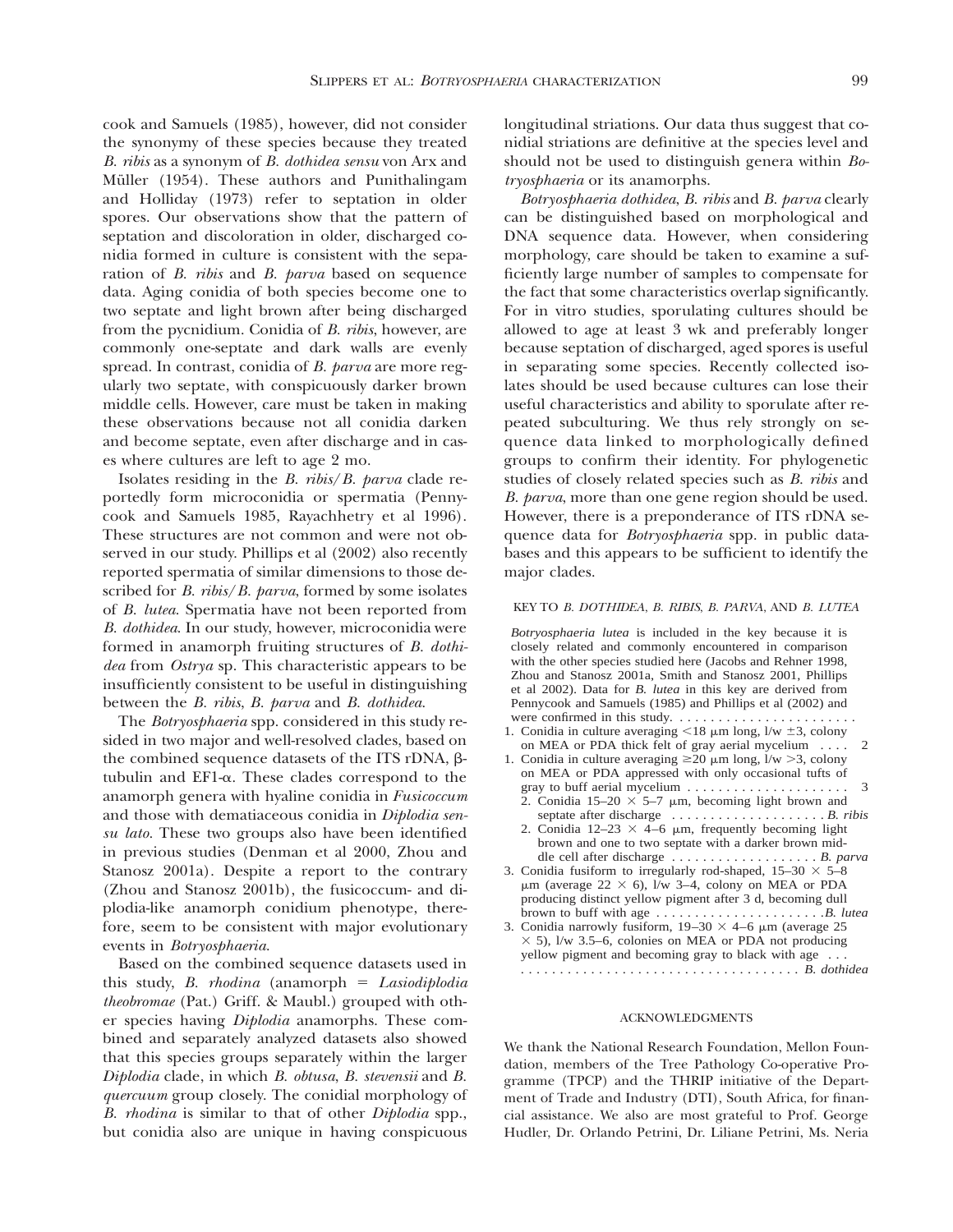Römer, Ms. Cristina Stinelli and Mr. Pierfranco Arrigoni for their tremendous effort in assisting us in collecting epitype and other specimens crucial to this study. Likewise, this study would not have been possible without the support of culture collections and herbaria worldwide (CUP, PDD, RO, S) that kindly supplied specimens and cultures.

## LITERATURE CITED

- Barr ME. 1972. Preliminary studies on the Dothideales in temperate North America. Contr Univ Mich Herb 9: 523–638.
- Brown EA, Britton KO. 1986. *Botryosphaeria* diseases of apple and peach in the Southeastern United States. Plant Dis 70:480–484.
- Carbone I, Anderson JB, Kohn LM. 1999. A method for designing primer sets for the speciation studies in filamentous ascomycetes. Mycologia 91:553–556.
- Cesati V, De Notaris G. 1863. Schema di classificazione degli sferiacei italici aschigeri piu' o meno appartenenti al genere *Sphaeria* nell'antico significato attribuitoglide Persoon. Comment Soc Crittog Ital 1 4:177–240.
- Crous PW, Palm ME. 1999. Reassessment of the anamorph genera *Botryodiplodia*, *Dothiorella* and *Fusicoccum*. Sydowia 52:167–175.
- Denman S, Crous PW, Wingfield MJ. 1999. A taxonomic reassessment of *Phyllachora proteae*, a leaf pathogen of *Proteaceae*. Mycologia 91:510–516.

———, ———, Taylor JE, Kang JC, Pascoe I, Wingfield MJ. 2000. An overview of the taxonomic history of *Botryosphaeria* and a re-evaluation of its anamorphs based on morphology and ITS rDNA phylogeny. Stud Mycol 45: 129–140.

- De Notaris G. 1863. Sferiacei Italici. Genova: Tipi del R.I. de' Sordo-Muti. pp. 82–84.
- English H, Davis JR, DeVay JE. 1975. Relationship of *Botryosphaeria dothidea* and *Hendersonula toruloidea* to a canker disease of almond. Phytopathology 65:114–122.
- Eriksson T. 1998. Autodecay ver. 4.0 (program distributed by the author). Department of Botany, Stockholm University, Stockholm.
- Farris JS, Kallersjo M, Kluge AG, Bult C. 1995. Testing significance of incongruence. Cladistics 10:315–319.
- Felsenstein J. 1985. Confidence intervals on phylogenetics: an approach using bootstrap. Evolution 39:783–791.
- Fisher MC, Koenig G, White TJ, Taylor JW. 2000. A test for concordance between the multilocus genealogies of genes and microsatelites in the pathogenic fungus *Coccidioides immitis*. Mol Biol Evol 17:1164–1174.
- Fisher PJ, Petrini O, Sutton BC. 1993. A comparative study of fungal endophytes in leaves, xylem and bark of *Eucalyptus nitens* in Australia and England. Sydowia 45:1– 14.
- Fries E. 1823. Systema Mycolgicum. 2(2):423–424.
- Glass NL, Donaldson GC. 1995. Development of primer sets designed for use with the PCR to amplify conserved genes from filamentous Ascomycetes. Appl Environ Microbiol 61:1323–1330.
- Greuter W, McNeill J, Barrie FR, Burdet HM, Demoulin V,

Filgueiras TS, Nicolson DH, Silva PC, Skog JE, Trehane P, Turland NJ, Hawksworth DL. 2000. International Code of Botanical Nomenclature (St. Louis). XVI International Botanical Congress, St. Louis, Missouri, Jul– Aug 2000. Königstein, Germany: Koeltz Scientific Books. 389 p.

- Grossenbacher JG, Duggar BM. 1911. A contribution to the life-history, parasitism, and biology of *Botryosphaeria ribis*. NY Agric Exp Station, Tech Bull 18:113–190.
- Hillis DM, Huelsenbeck JP. 1992. Signal, noise, and reliability in molecular phylogenetic analyses. J Hered 83: 189–195.
- Huelsenbeck JP, Bull JJ, Cunningham CW. 1996. Combining data in phylogenetic analysis. TREE 11:152–158.
- Jacobs KA, Rehner SA. 1998. Comparison of cultural and morphological characters and ITS sequences in anamorphs of *Botryosphaeria* and related taxa. Mycologia 90:601–610.
- Johnson GI. 1992. Biology and control of stem end rot pathogens of mango [Doctoral Thesis]. Queensland, Australia: University of Queensland. 265 p.
- Maas JL, Uecker FA. 1984. *Botryosphaeria dothidea* cane canker of thornless blackberry. Plant Dis 68:720–726.
- Morgan-Jones G, White JF Jr. 1987. Notes on Coelomycetes. II. Concerning the *Fusicoccum* anamorph of *Botryosphaeria ribis*. Mycotaxon 30:117–125.
- O'Donnell K, Cigelnik L. 1997. Two divergent intragenomic rDNA ITS2 types within the monophyletic lineage of the fungus *Fusarium* are nonorthologous. Mol Phylogenet Evol 7:103–116.
- Ogata T, Sano T, Harada Y. 2000. *Botryosphaeria* spp. isolated from apple and several deciduous fruit trees are divided into three groups based on the production of warts on twigs, size of conidia, and nucleotide sequences of nuclear ribosomal DNA ITS regions. Mycoscience 41:331–337.
- Pennycook SR, Samuels GJ. 1985. *Botryosphaeria* and *Fusicoccum* species associated with ripe fruit rot of*Actinidia deliciosa* (Kiwifruit) in New Zealand. Mycotaxon 24: 445–458.
- Phillips AJL, Fonseca F, Povoa V, Castilho R, Nolasco G. 2002. A reassessment of the anamorphic fungus *Fusicoccum luteum* and description of its teleomorph *Botryosphaeria lutea* sp. nov. Sydowia 54:59–77.
- Punithalingam E, Holliday P. 1973. *Botryosphaeria ribis*. CMI descriptions of pathogenic fungi and bacteria, No. 395. Kew, Surrey, England: Commonwealth Mycological Institute. 2 p.
- Putterill VA. 1919. A new apple tree canker. S Afr J Sci 16: 258–271.
- Raeder U, Broda P. 1985. Rapid preparation of DNA from filamentous fungi. Lett Appl Microbiol 1:17–20.
- Rayachhetry MB, Blakeslee GM, Webb RS, Kimbrough JW. 1996. Characteristics of the *Fusicoccum* anamorph of *Botryosphaeria ribis*, a potential biological control agent for *Melaleuca quinquenervia* in South Florida. Mycologia 88:239–248.
- Rayner RW. 1970. A mycological colour chart. Kew, Surrey, UK: CMI and British Mycological Society. 34 p.